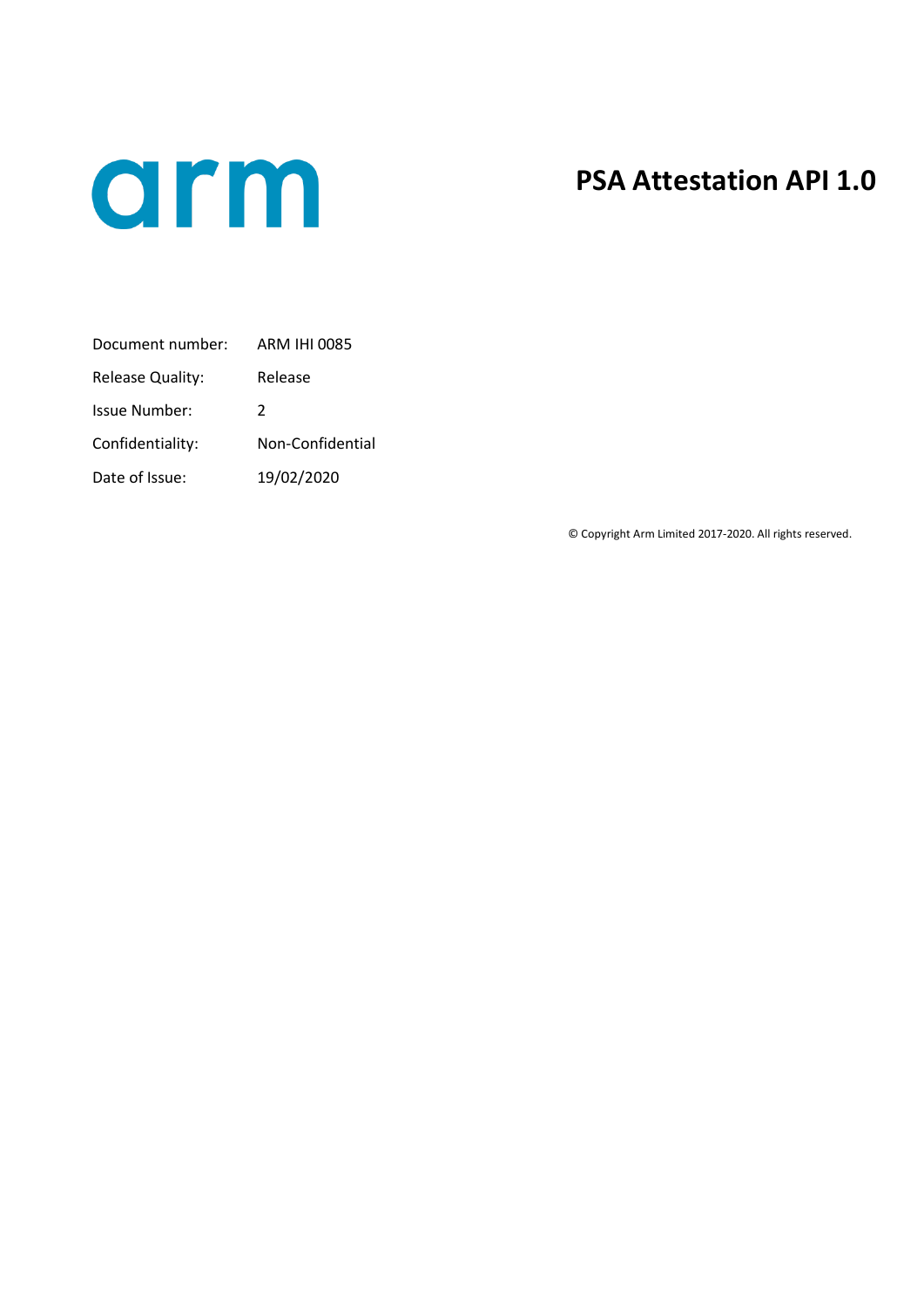## **Contents**

|   |                   | <b>About this document</b>                                                                                                                           | iv                         |
|---|-------------------|------------------------------------------------------------------------------------------------------------------------------------------------------|----------------------------|
|   |                   | <b>Release Information</b>                                                                                                                           | iv                         |
|   |                   | <b>Confidential Proprietary Notice</b>                                                                                                               | v                          |
|   | <b>References</b> |                                                                                                                                                      | v                          |
|   |                   | <b>Terms and abbreviations</b>                                                                                                                       | vii                        |
|   |                   | <b>Potential for change</b>                                                                                                                          | vii                        |
|   |                   | <b>Conventions</b><br>Typographical conventions<br><b>Numbers</b>                                                                                    | vii<br>vii<br>viii         |
|   |                   | <b>Pseudocode descriptions</b>                                                                                                                       | viii                       |
|   |                   | <b>Assembler syntax descriptions</b>                                                                                                                 | viii                       |
|   |                   | <b>Current status and anticipated changes</b>                                                                                                        | viii                       |
|   | <b>Feedback</b>   | Feedback on this book                                                                                                                                | ix<br>ix                   |
| 1 |                   | Introduction                                                                                                                                         | 10                         |
| 2 |                   | Use cases and rationale                                                                                                                              | 10                         |
|   | 2.1               | <b>Device enrolment</b>                                                                                                                              | 10                         |
|   | 2.2               | <b>Identifying certification</b>                                                                                                                     | 11                         |
|   | 2.3               | <b>Integrity reporting</b>                                                                                                                           | 11                         |
| 3 |                   | <b>PSA Initial Attestation report</b>                                                                                                                | 12                         |
|   | 3.1               | <b>Information model</b><br>3.1.1<br>Software components                                                                                             | 12<br>14                   |
|   | 3.2               | <b>Report format and signing</b><br>3.2.1<br>Token encoding<br>3.2.2<br>Signing<br><b>EAT standard claims</b><br>3.2.3<br>3.2.4<br>EAT custom claims | 15<br>15<br>15<br>15<br>15 |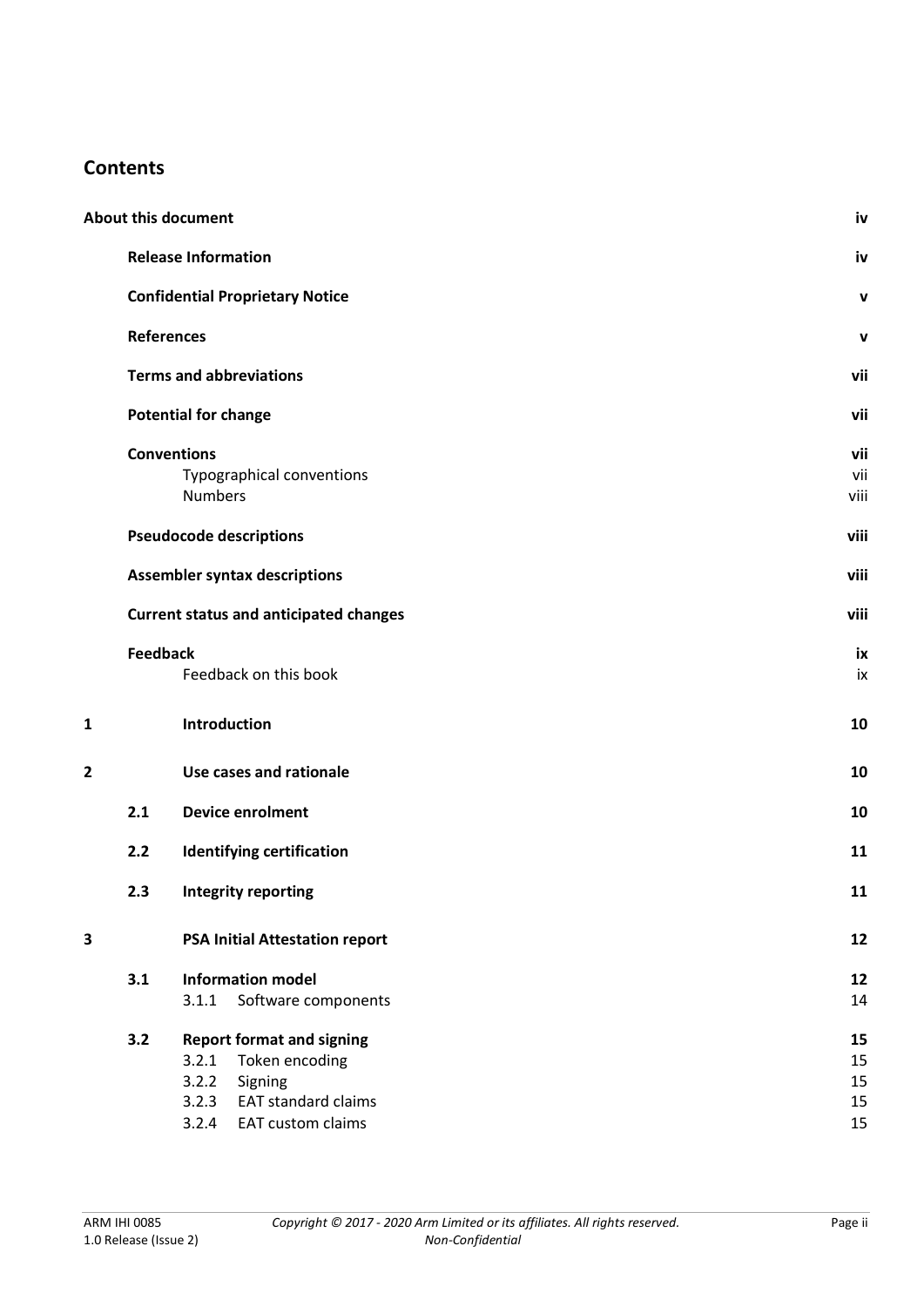| 4 |     | <b>API reference</b>                          | 16 |
|---|-----|-----------------------------------------------|----|
|   | 4.1 | <b>Error handling</b>                         | 16 |
|   | 4.2 | <b>General definitions</b>                    | 17 |
|   |     | PSA INITIAL ATTEST API VERSION MAJOR<br>4.2.1 | 17 |
|   |     | PSA INITIAL ATTEST API VERSION MINOR<br>4.2.2 | 17 |
|   |     | PSA INITIAL ATTEST MAX TOKEN SIZE<br>4.2.3    | 17 |
|   | 4.3 | <b>Challenge sizes</b>                        | 17 |
|   |     | PSA INITIAL ATTEST CHALLENGE SIZE 32<br>4.3.1 | 17 |
|   |     | PSA INITIAL ATTEST CHALLENGE SIZE 48<br>4.3.2 | 17 |
|   |     | PSA INITIAL ATTEST CHALLENGE SIZE 64<br>4.3.3 | 17 |
|   | 4.4 | <b>Attestation</b>                            | 17 |
|   |     | 4.4.1<br>psa_initial_attest_get_token         | 17 |
|   |     | psa_initial_attest_get_token_size<br>4.4.2    | 18 |
| 5 |     | <b>Appendix: Example report</b>               | 19 |
| 6 |     | <b>Document history</b>                       | 20 |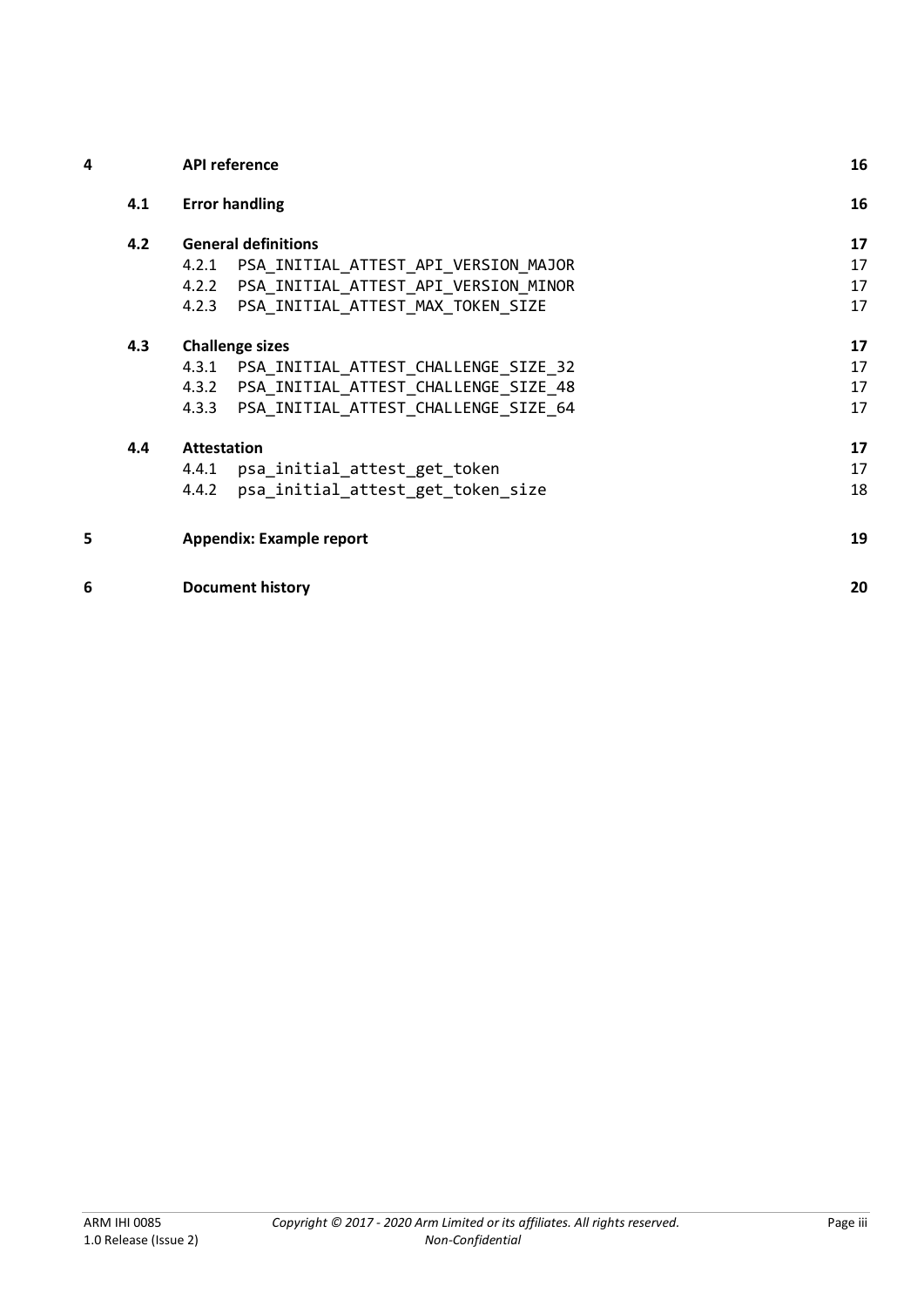# **About this document**

## **Release Information**

The change history table lists the changes that have been made to this document. See the Document History section for a detailed list of changes.

| Date      | <b>Version</b> | Confidentiality  | Change                                                                      |
|-----------|----------------|------------------|-----------------------------------------------------------------------------|
| Feb 2019  | 1.0 beta 0     | Non-Confidential | Initial publication.                                                        |
| June 2019 | 1.0.0          | Non-Confidential | First stable release                                                        |
|           |                |                  | Uses the PSA common error status codes.                                     |
|           |                |                  | Modified the API parameters to align with other PSA<br>APIs.                |
|           |                |                  | Updated the claims and lifecycle to match the latest<br>PSA Security Model. |
|           |                |                  | Updated CBOR example in the appendix.                                       |
| Aug 2019  | 1.0.1          | Non-Confidential | Recommend type byte 0x01 for arm_psa_UEID.                                  |
|           |                |                  | Remove erroneous guidance regarding EAT's<br>origination claim.             |
| Feb 2020  | 1.0.2          | Non-Confidential | Clarify the claim number of Instance ID                                     |
|           |                |                  | Permit COSE-Mac0 for signing tokens (with<br>appropriate warning)           |
|           |                |                  | <b>Update URLs</b>                                                          |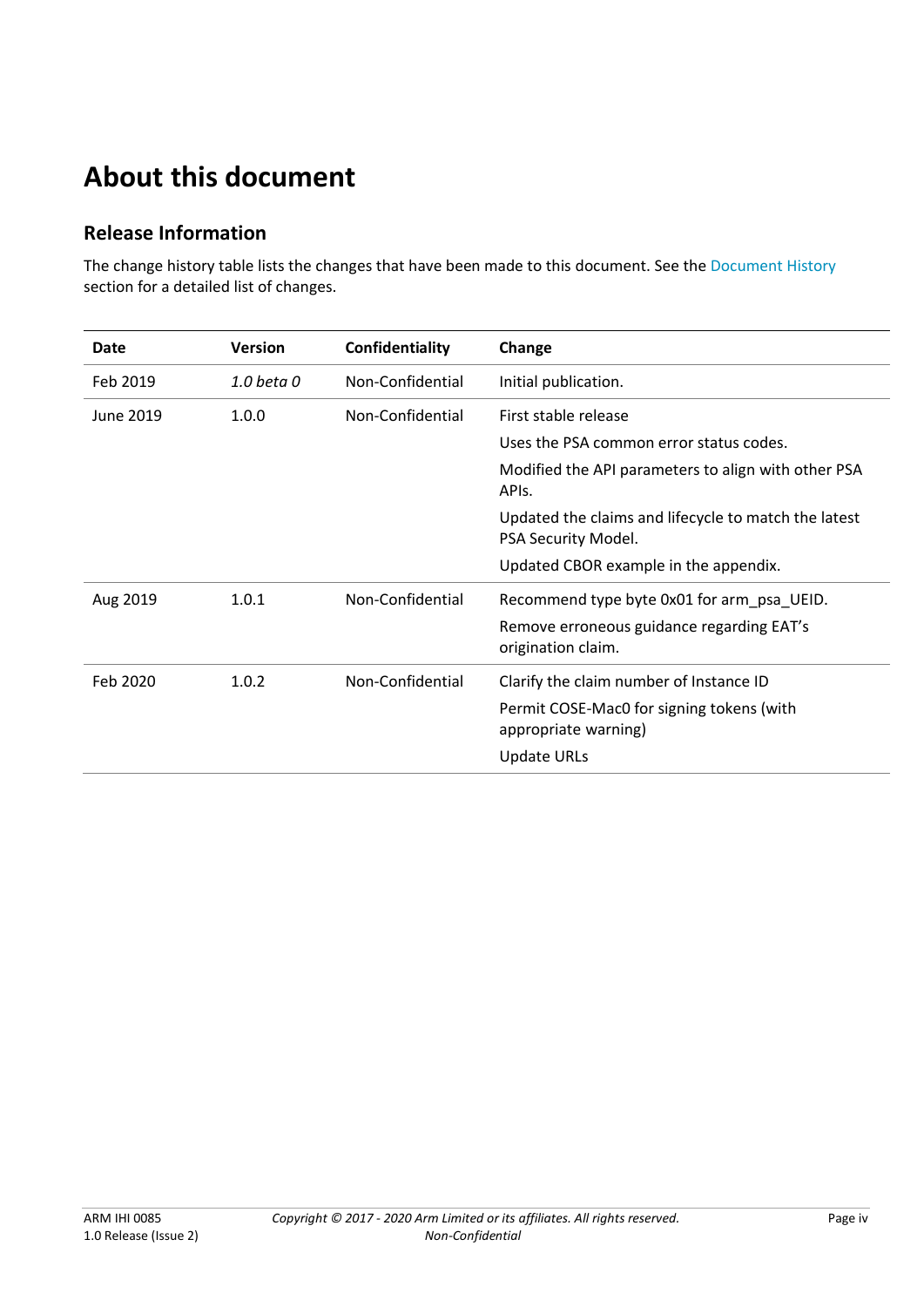## **PSA Attestation API 1.0**

Copyright ©2018-2020 Arm Limited or its affiliates. All rights reserved. The copyright statement reflects the fact that some draft issues of this document have been released, to a limited circulation.

## **Arm Non-Confidential Document Licence ("Licence")**

This Licence is a legal agreement between you and Arm Limited ("**Arm**") for the use of the document accompanying this Licence ("**Document**"). Arm is only willing to license the Document to you on condition that you agree to the terms of this Licence. By using or copying the Document you indicate that you agree to be bound by the terms of this Licence. If you do not agree to the terms of this Licence, Arm is unwilling to license this Document to you and you may not use or copy the Document.

"**Subsidiary**" means any company the majority of whose voting shares is now or hereafter owner or controlled, directly or indirectly, by you. A company shall be a Subsidiary only for the period during which such control exists.

This Document is **NON-CONFIDENTIAL** and any use by you and your Subsidiaries ("Licensee") is subject to the terms of this Licence between you and Arm.

Subject to the terms and conditions of this Licence, Arm hereby grants to Licensee under the intellectual property in the Document owned or controlled by Arm, a non-exclusive, non-transferable, non-sub-licensable, royalty-free, worldwide licence to:

- **(i)** use and copy the Document for the purpose of designing and having designed products that comply with the Document;
- **(ii)** manufacture and have manufactured products which have been created under the licence granted in (i) above; and
- **(iii)** sell, supply and distribute products which have been created under the licence granted in (i) above.

#### **Licensee hereby agrees that the licences granted above shall not extend to any portion or function of a product that is not itself compliant with part of the Document.**

Except as expressly licensed above, Licensee acquires no right, title or interest in any Arm technology or any intellectual property embodied therein.

THE DOCUMENT IS PROVIDED "AS IS". ARM PROVIDES NO REPRESENTATIONS AND NO WARRANTIES, EXPRESS, IMPLIED OR STATUTORY, INCLUDING, WITHOUT LIMITATION, THE IMPLIED WARRANTIES OF MERCHANTABILITY, SATISFACTORY QUALITY, NON-INFRINGEMENT OR FITNESS FOR A PARTICULAR PURPOSE WITH RESPECT TO THE DOCUMENT. Arm may make changes to the Document at any time and without notice. For the avoidance of doubt, Arm makes no representation with respect to, and has undertaken no analysis to identify or understand the scope and content of, third party patents, copyrights, trade secrets, or other rights.

NOTWITHSTANING ANYTHING TO THE CONTRARY CONTAINED IN THIS LICENCE, TO THE FULLEST EXTENT PETMITTED BY LAW, IN NO EVENT WILL ARM BE LIABLE FOR ANY DAMAGES, IN CONTRACT, TORT OR OTHERWISE, IN CONNECTION WITH THE SUBJECT MATTER OF THIS LICENCE (INCLUDING WITHOUT LIMITATION) (I) LICENSEE'S USE OF THE DOCUMENT; AND (II) THE IMPLEMENTATION OF THE DOCUMENT IN ANY PRODUCT CREATED BY LICENSEE UNDER THIS LICENCE). THE EXISTENCE OF MORE THAN ONE CLAIM OR SUIT WILL NOT ENLARGE OR EXTEND THE LIMIT. LICENSEE RELEASES ARM FROM ALL OBLIGATIONS, LIABILITY, CLAIMS OR DEMANDS IN EXCESS OF THIS LIMITATION.

This Licence shall remain in force until terminated by Licensee or by Arm. Without prejudice to any of its other rights, if Licensee is in breach of any of the terms and conditions of this Licence then Arm may terminate this Licence immediately upon giving written notice to Licensee. Licensee may terminate this Licence at any time. Upon termination of this Licence by Licensee or by Arm, Licensee shall stop using the Document and destroy all copies of the Document in its possession. Upon termination of this Licence, all terms shall survive except for the licence grants.

Any breach of this Licence by a Subsidiary shall entitle Arm to terminate this Licence as if you were the party in breach. Any termination of this Licence shall be effective in respect of all Subsidiaries. Any rights granted to any Subsidiary hereunder shall automatically terminate upon such Subsidiary ceasing to be a Subsidiary.

The Document consists solely of commercial items. Licensee shall be responsible for ensuring that any use, duplication or disclosure of the Document complies fully with any relevant export laws and regulations to assure that the Document or any portion thereof is not exported, directly or indirectly, in violation of such export laws.

If any of the provisions contained in this Licence conflict with any of the provisions of any click-through or signed written agreement with Arm relating to the Document, then the click-through or signed written agreement prevails over and supersedes the conflicting provisions of this Licence. This Licence may be translated into other languages for convenience, and Licensee agrees that if there is any conflict between the English version of this Licence and any translation, the terms of the English version of this Licence shall prevail.

The Arm corporate logo and words marked with ® or ™ are registered trademarks or trademarks of Arm Limited (or its subsidiaries) in the US and/or elsewhere. All rights reserved. Other brands and names mentioned in this document may be the trademarks of their respective owners. No licence, express, implied or otherwise, is granted to Licensee under this Licence, to use the Arm trade marks in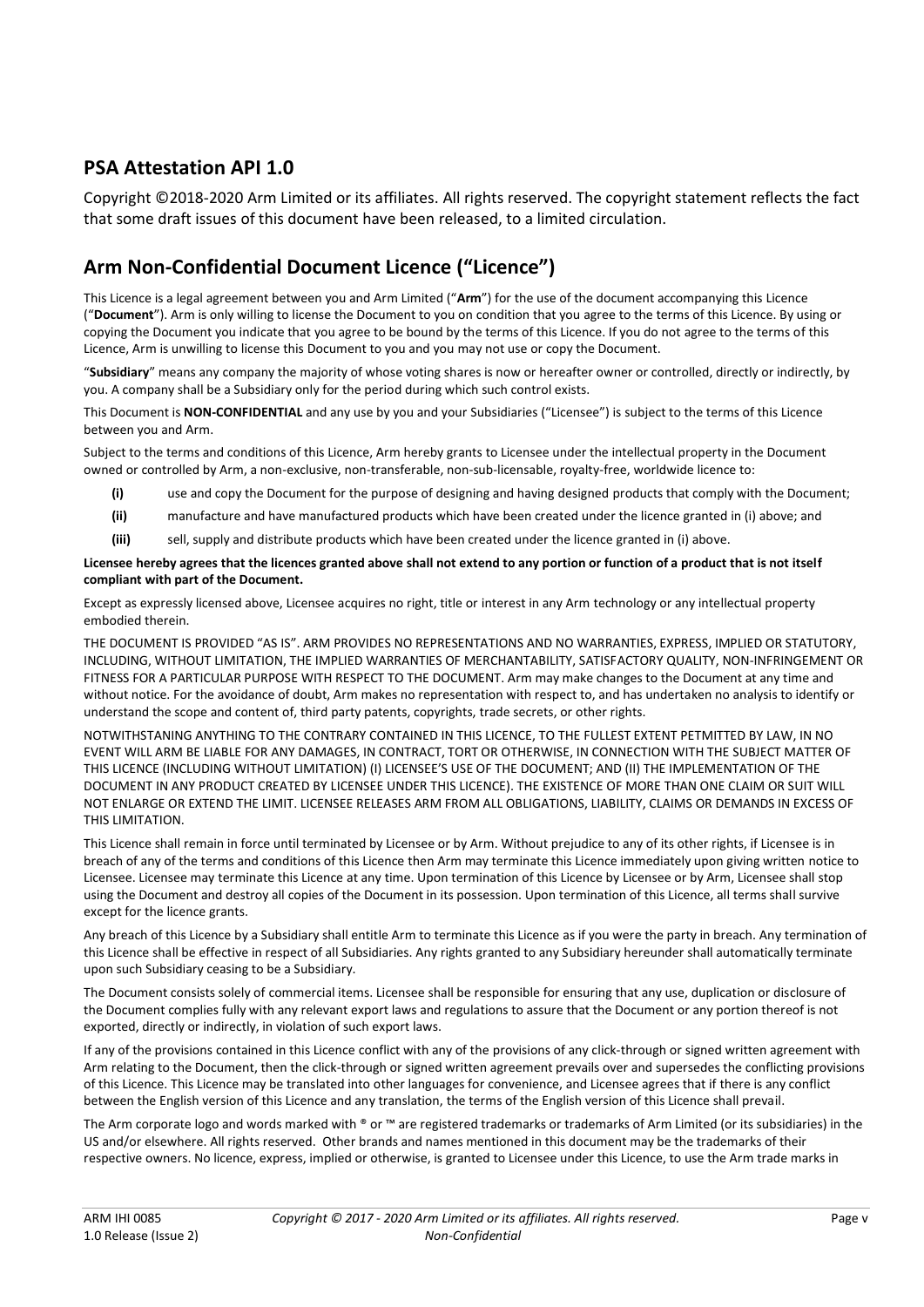connection with the Document or any products based thereon. Visit Arm's website at <https://www.arm.com/company/policies/trademarks> for more information about Arm's trademarks.

The validity, construction and performance of this Licence shall be governed by English Law.

Copyright © 2020 Arm Limited (or its affiliates). All rights reserved. Arm Limited. Company 02557590 registered in England. 110 Fulbourn Road, Cambridge, England CB1 9NJ.

Arm document reference: LES-PRE-21585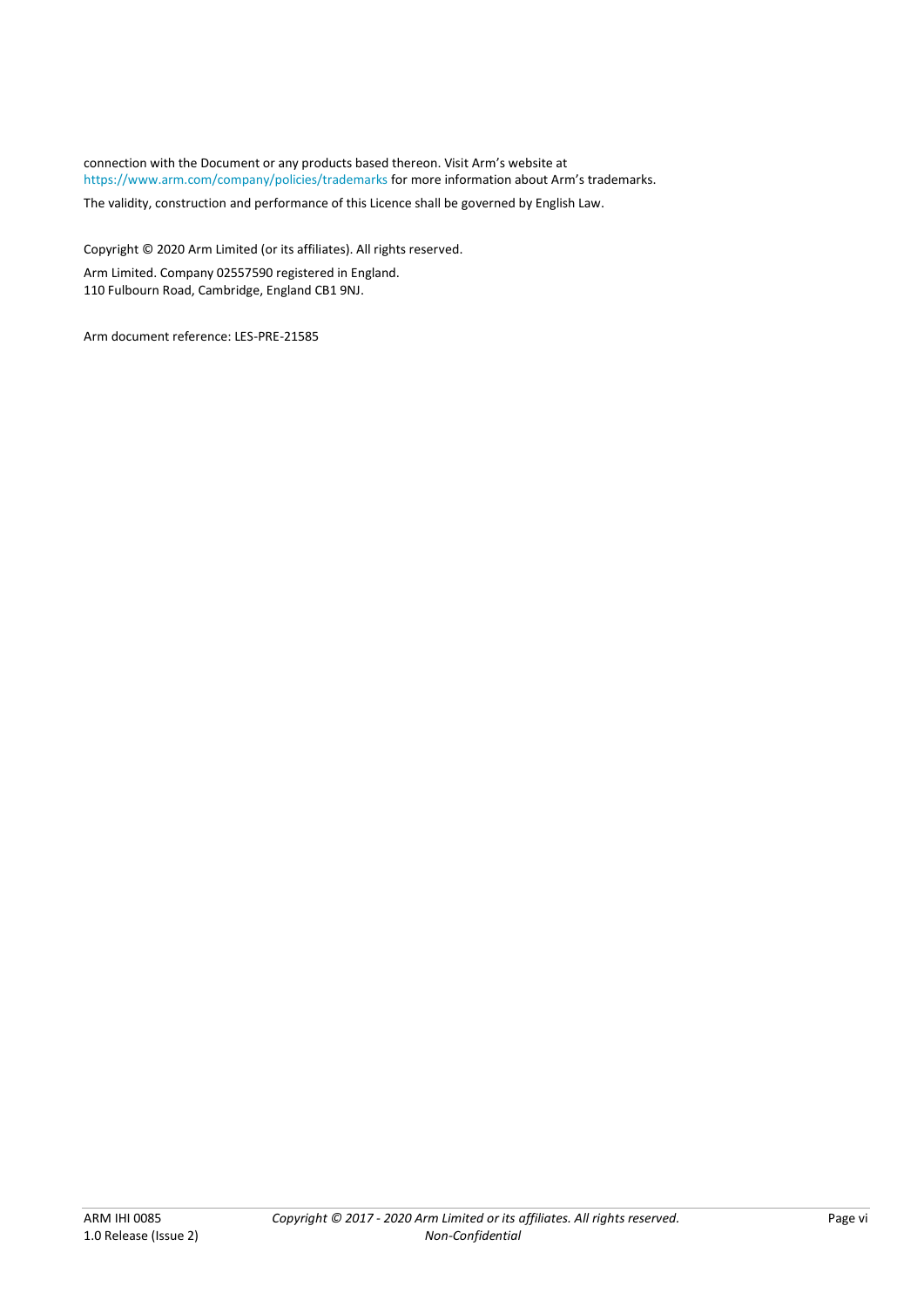## <span id="page-6-0"></span>**References**

This document refers to the following documents.

| <b>Ref</b>      | <b>Document Number</b>                                            | <b>Title</b>                                                                                      |
|-----------------|-------------------------------------------------------------------|---------------------------------------------------------------------------------------------------|
| ARM DEN 0079    | PSA Security Model (PSA-SM)                                       | https://developer.arm.com/architectures/security-<br>architectures/platform-security-architecture |
| ARM DEN 0063    | PSA Firmware Framework<br>(PSA-FF)                                | https://developer.arm.com/architectures/security-<br>architectures/platform-security-architecture |
| N/A             | <b>IETF Entity Attestation Token</b><br>(EAT) draft               | https://tools.ietf.org/html/draft-ietf-rats-eat-02                                                |
| <b>RFC 7049</b> | <b>IETF Concise Binary Object</b><br><b>Representation (CBOR)</b> | https://tools.ietf.org/html/rfc7049                                                               |
| <b>RFC 8152</b> | <b>CBOR Object Signing and</b><br>Encryption (COSE)               | https://tools.ietf.org/html/rfc8152                                                               |
| <b>EAN-13</b>   | International Article Number                                      | https://www.gs1.org/standards/barcodes/ean-upc                                                    |

## **Terms and abbreviations**

This document uses the following terms and abbreviations.

| <b>Term</b> | <b>Meaning</b>                        |
|-------------|---------------------------------------|
| <b>CBOR</b> | Concise Binary Object Representation  |
| <b>EAT</b>  | <b>Entity Attestation Token</b>       |
| <b>IAK</b>  | <b>Initial Attestation Key</b>        |
| <b>PSA</b>  | <b>Platform Security Architecture</b> |

## **Potential for change**

The contents of this specification are subject to change. In particular, the following may change:

- Feature addition, modification, or removal
- Parameter addition, modification, or removal
- Numerical values, encodings, bit maps

## **Conventions**

#### **Typographical conventions**

The typographical conventions are: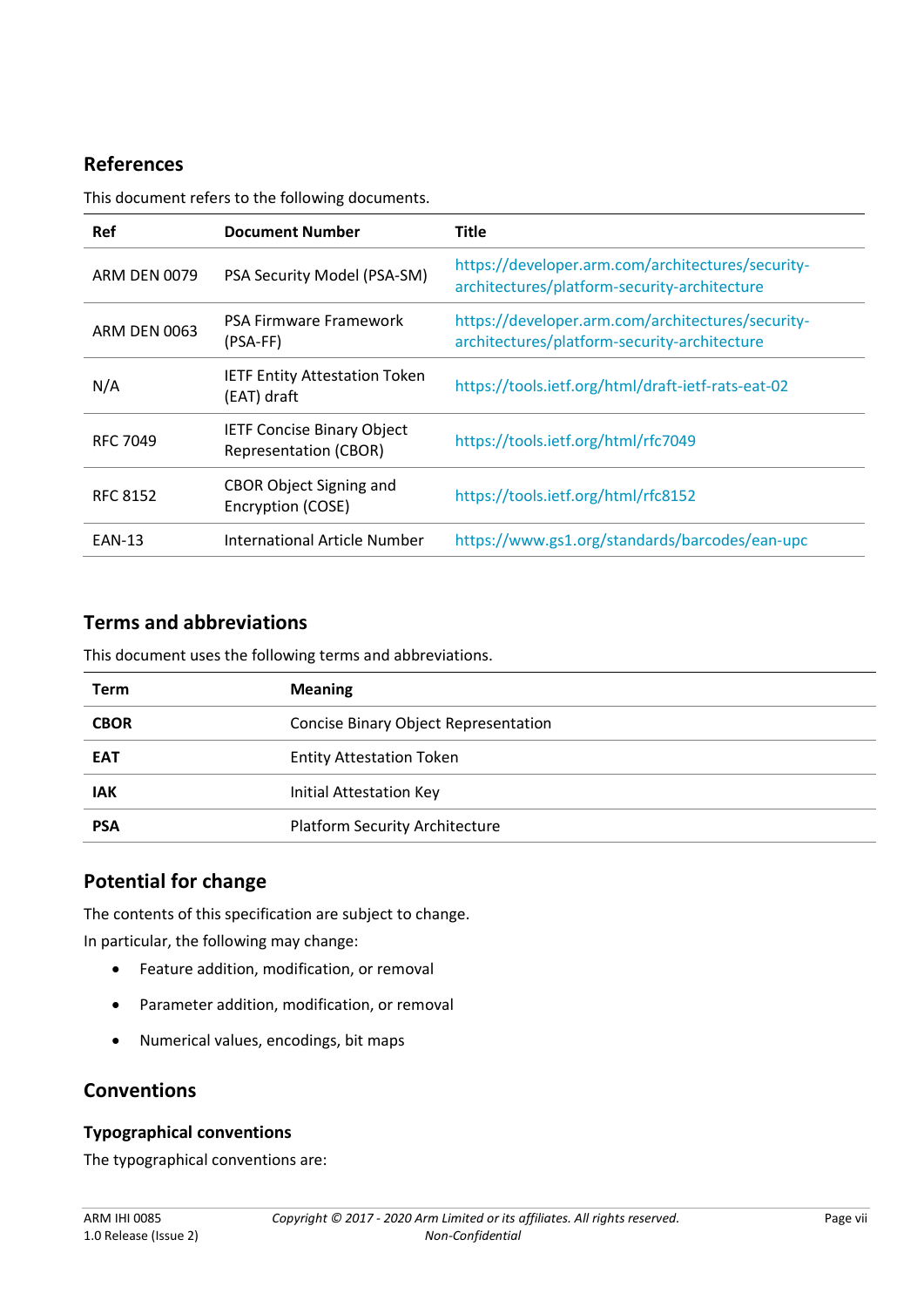#### *italic*

Introduces special terminology, and denotes citations.

#### **bold**

Denotes signal names, and is used for terms in descriptive lists, where appropriate.

monospace

Used for assembler syntax descriptions, pseudocode, and source code examples.

Also used in the main text for instruction mnemonics and for references to other items appearing in assembler syntax descriptions, pseudocode, and source code examples.

#### SMALL CAPITALS

Used for some common terms such as IMPLEMENTATION DEFINED.

Used for a few terms that have specific technical meanings, and are included in the Glossary.

#### Red text

Indicates an open issue.

#### Blue text

Indicates a link. This can be

- A cross-reference to another location within the document
- A URL, for example http://infocenter.arm.com

#### **Numbers**

Numbers are normally written in decimal. Binary numbers are preceded by 0b, and hexadecimal numbers by  $0 \times$ .

In both cases, the prefix and the associated value are written in a monospace font, for example  $0x$ FFFF0000. To improve readability, long numbers can be written with an underscore separator between every four characters, for example 0xFFFF\_0000\_0000\_0000. Ignore any underscores when interpreting the value of a number.

## **Pseudocode descriptions**

This book uses a form of pseudocode to provide precise descriptions of the specified functionality. This pseudocode

is written in a monospace font. The pseudocode language is described in the Arm Architecture Reference Manual.

#### **Assembler syntax descriptions**

This book is not expected to contain assembler code or pseudo code examples.

Any code examples are shown in a monospace font.

## **Current status and anticipated changes**

First draft, major changes and re-writes to be expected.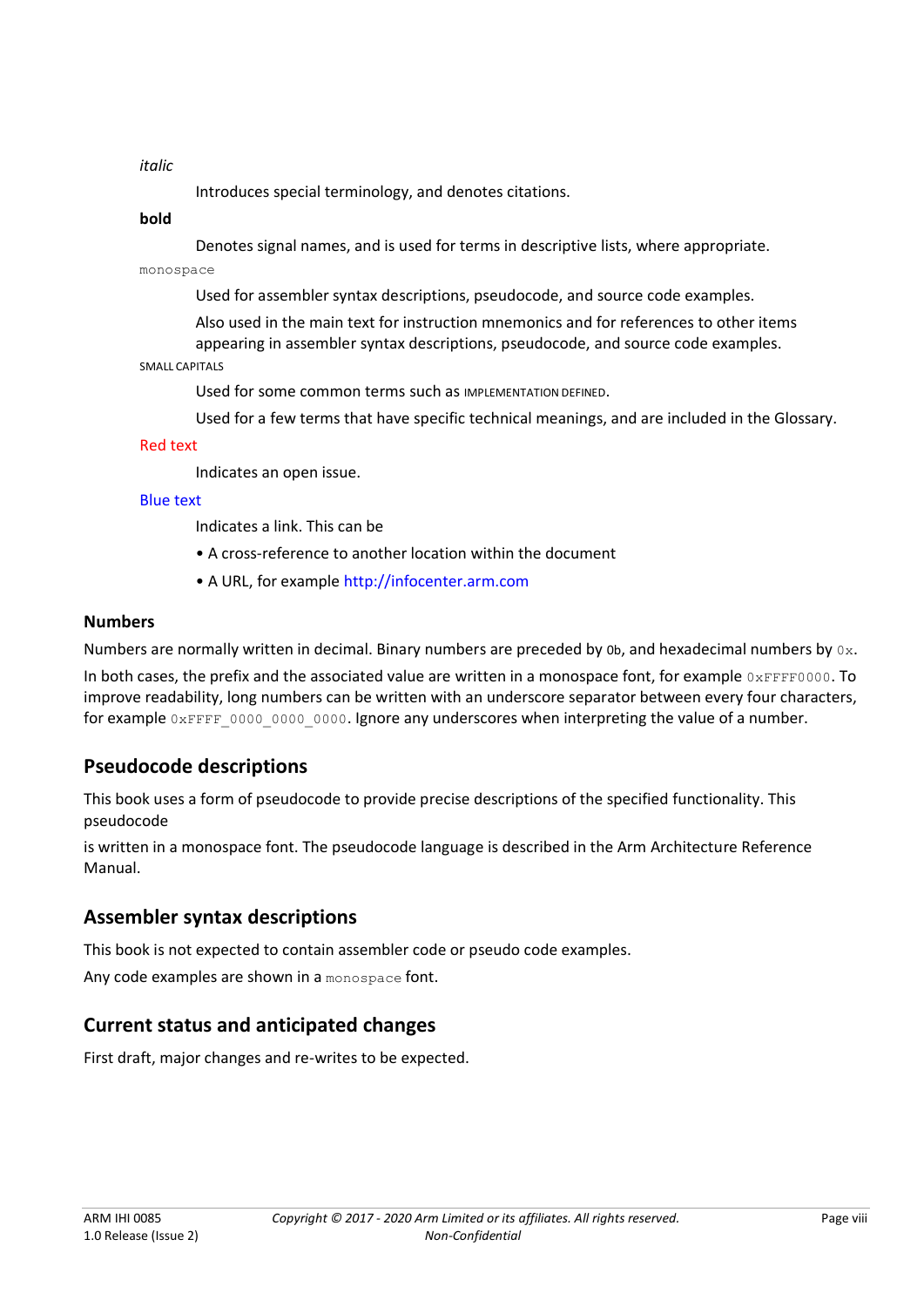## **Feedback**

Arm welcomes feedback on its documentation.

#### **Feedback on this book**

If you have comments on the content of this book, send an e-mail to [arm.psa-feedback@arm.com.](mailto:arm.psa-feedback@arm.com) Give:

- The title (PSA Attestation API).
- The number and issue (ARM IHI 0085 1.0 Release 2)
- The page numbers to which your comments apply.
- The rule identifiers to which your comments apply, if applicable.
- A concise explanation of your comments.

Arm also welcomes general suggestions for additions and improvements.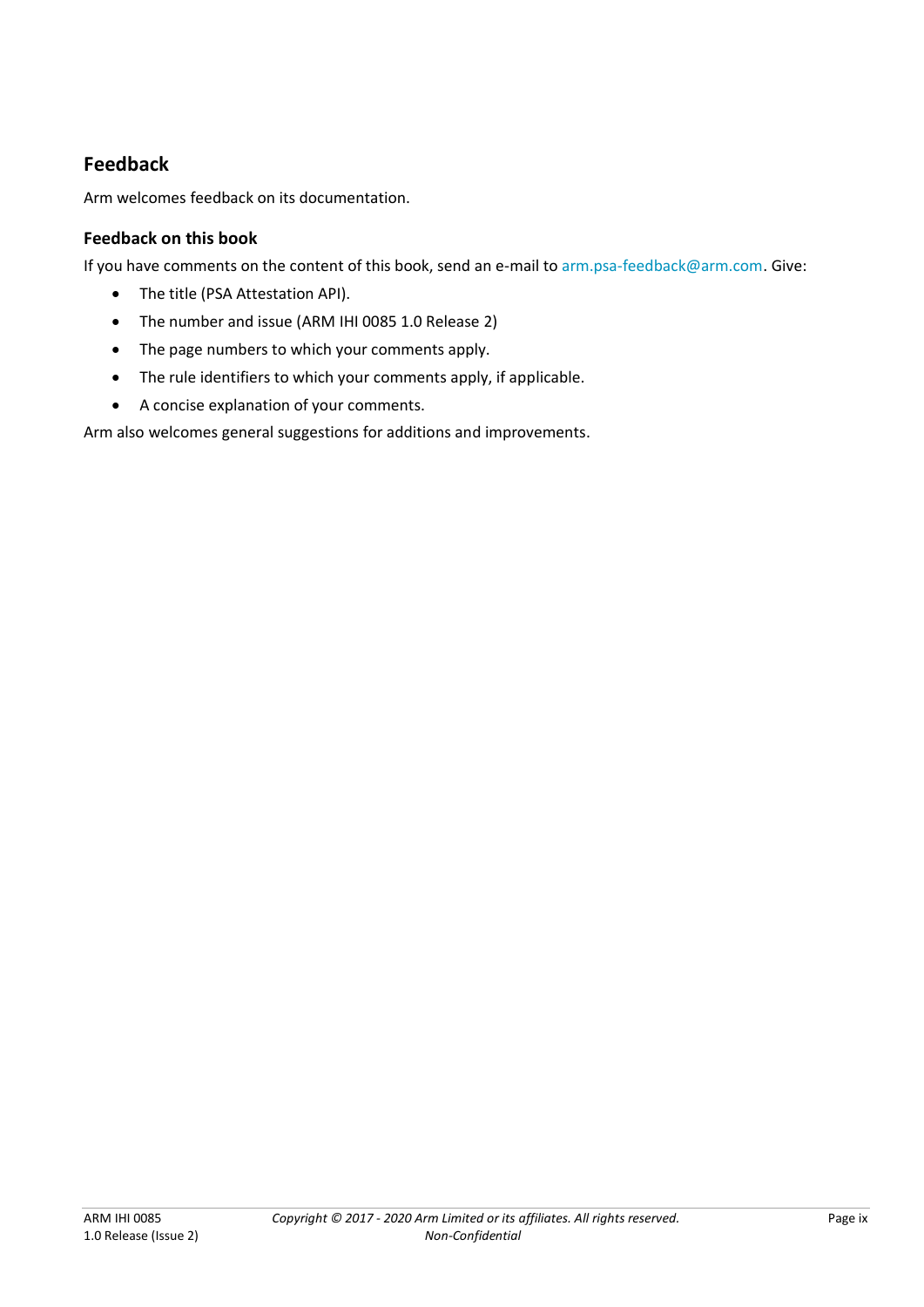# **1 Introduction**

Arm's Platform Security Architecture (PSA) is a holistic set of threat models, security analyses, hardware and firmware architecture specifications, and an open source firmware reference implementation. PSA provides a recipe, based on industry best practice, that allows security to be consistently designed in, at both a hardware and firmware level.

The PSA Attestation API is a standard interface provided by the PSA Root of Trust. The definition of the PSA Root of Trust is described in the PSA Security Model [\(PSA-SM\)](#page-6-0).

This document includes:

- a set of common use cases
- information about the attestation report and the format
- the associated Application Programming Interface (API)

The API can be used either to directly sign data or as a way to bootstrap trust in other attestation schemes. PSA provides a framework and the minimal generic security features allowing OEM and service providers to integrate various attestation schemes on top of the PSA Root of Trust.

## <span id="page-9-0"></span>**2 Use cases and rationale**

The following subsections describe the primary use cases that PSA aims to support in this version of the API. Other use cases are also possible.

The PSA Root of Trust reports information, known as claims, that can be used to determine the exact implementation of the PSA Root of Trust and its security state. If the PSA Root of Trust loads other components, then it also includes information about what it has loaded. Other components outside of the PSA Root of Trust can add additional information to the report by calling the provided API, which will include and sign the additional information. The PSA Root of Trust signs attestation reports using the Initial Attestation Key (IAK).

## **2.1 Device enrolment**

Enrolment is the ability for an online service to enlist a device. For example, a generic connected sensor that becomes part of a company's deployment. As part of the enrolment process, credentials need to be created for each device. However, the devices themselves need to be trustworthy to ensure that credentials are not leaked.

A common solution to this problem is to certify security hardware using third-party labs, who are trusted to deliver worthwhile certifications. By placing trust in evaluation reports (such as Common Criteria or PSA Certified), one can ascertain whether a Root of Trust exhibits important security properties. For example, one important property is the ability to generate a key pair of good quality (using a non-predictable random number generator) and store it in a tamper-proof area, which provides strong assurance that a device private key is only ever known by that device. Each device instance contains a protected attestation key that can be used to prove that they are a particular certified implementation.

During such an enrolment process, a device might generate a new key pair and create a Certificate Signing Request (CSR) or equivalent, containing:

- The public key of the generated key-pair.
- A proof of possession of the corresponding private key (in general this is the public key signed by the private key). This protects against man-in-the-middle attacks where an attacker can hijack the enrolment to insert their own public key into the device request.
- An initial attestation, in order for the recipient to assess how that particular combination of hardware and firmware can be trusted.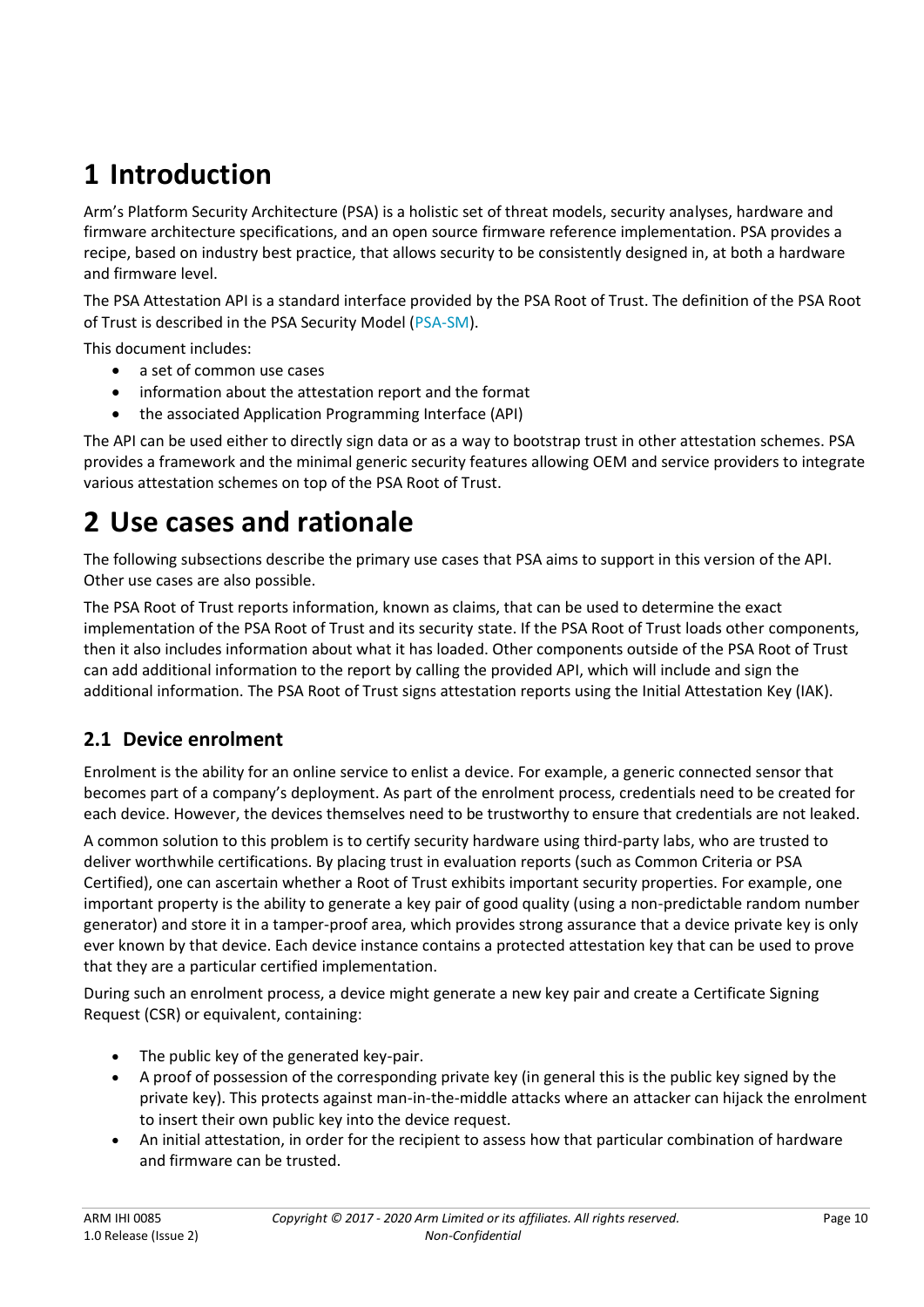The CSR is then passed to a Certification Authority who can assign it an identity with the new service and then return an identity certificate signed using the private key of the Certification Authority. The Certification Authority may be operated by the company who owns the devices or operated by a trusted third party. Creating extra identities on devices is expected to be a routine operation.

If a device is built with PSA isolation Level 3, where all applications inside a device execute inside their own Secure Partition, then it allows several mutually-distrustful providers to install their applications side-by-side without having to worry about leaking assets from one Secure Partition to another.

The attestation identity can be verified in an attestation process and checked against certification information. At the end of the process the verifier can establish a secure connection to the attested endpoint and deliver credentials. For example, they may be service access credentials.

## **2.2 Identifying certification**

The combination of a hardware entity and the software installed on that entity can be certified to conform to some published security level.

Manufacturers of devices can advertise a security certification as an incentive to purchase their devices. To gain the certification a manufacturer can engage a test lab to verify the hardware and software combination of a device conforms to specific standards. Certification should not be declared by the device, instead it is a dynamic situation where the hardware and software state can be checked against the current known certification status for that combination.

The initial attestation report declares the state of the device to a verification service. The verification service can then:

- Verify the production status of the device identity. For example, to identify whether the device is in an inventory and whether it is a secured production device or a development device).
- Verify the certification status of a device. This involves checking that all components up to date, correctly signed, and certified to work together.
- Complete an attestation protocol to establish a secure connection that is bound to the device identity.

## **2.3 Integrity reporting**

A party may want to check the received list of claims against a database of known measurements for each component in order to decide which level of trust should be applied. Additional information can be included, such as the version numbers for all software running on the device. As a minimum, the device provides a hash for each loaded component. Boot measurements are included in order to assess if there are obvious signs of tampering with the device firmware.

Initial attestation requires three services:

- Enrolment verification service enforcing policy as part of service enrolment of the device.
- Production verification service (OEM), providing the production state of an attestation identity
- Certification verification service (third party), verifying that all attested components are up to date, signed correctly, and certified to work together.

It is possible to further separate these roles. For example, there may be a separate software verification service. These services can be hosted by different parties in online or offline settings: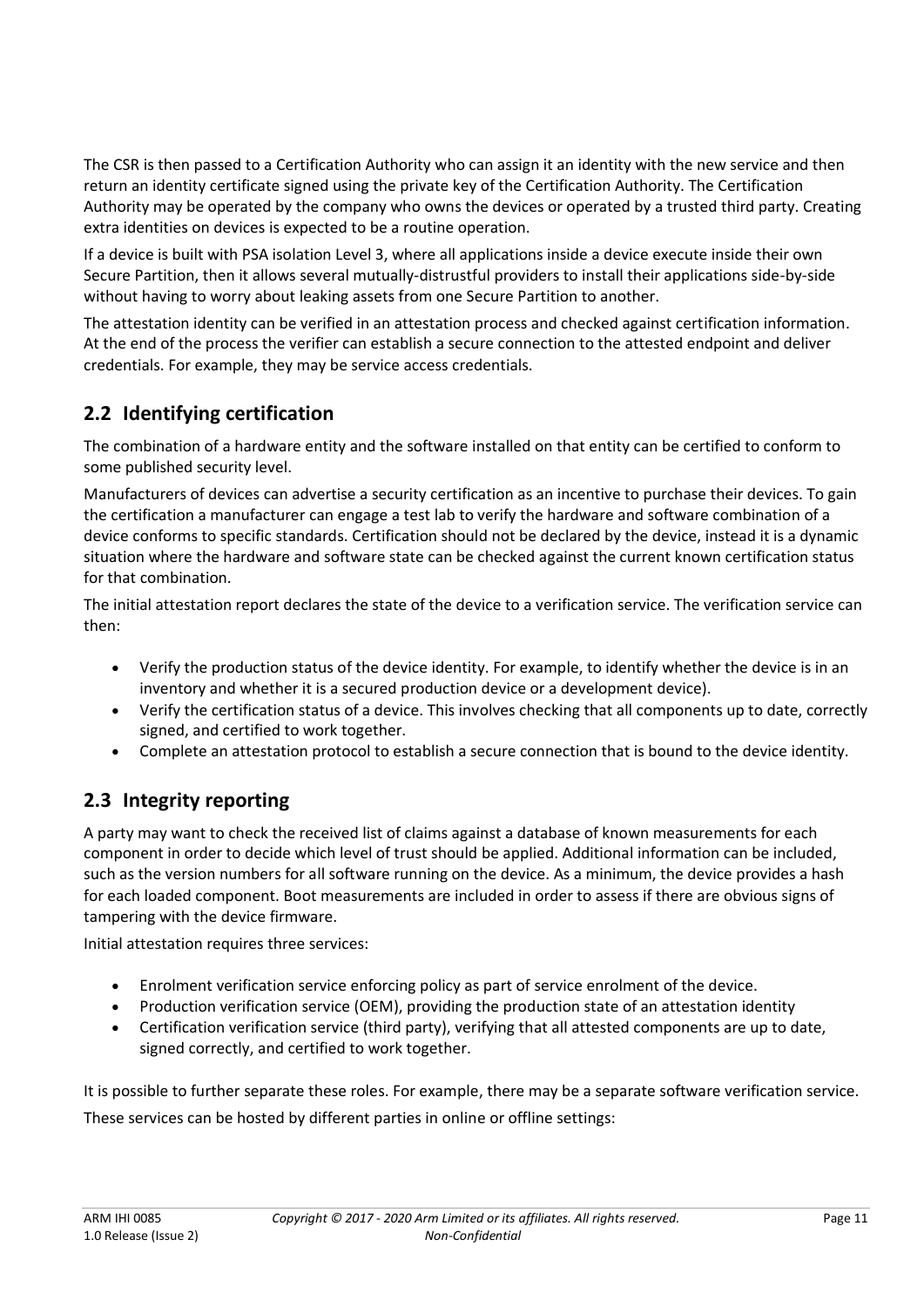- The first service requires generating a challenge, reading back the device's token, and validating the signature of the token.
- The second service may periodically log the current security state for all addressable devices and make that information available upon request. It does not require the knowledge of any pre-shared secret or a prior trust exchange with a device vendor. The various databases required for the full verification process may be local, replicated, or centralized, depending on the particular market.

Further information about using existing attestation protocols can be found in the [PSA-SM.](#page-6-0)

## **3 PSA Initial Attestation report**

This section begins with a description of the information model for the report and then describes the expected format.

## **3.1 Information model**

| Claim                             | Mandatory | Description                                                                                                                                                                                                                                                                                                            |
|-----------------------------------|-----------|------------------------------------------------------------------------------------------------------------------------------------------------------------------------------------------------------------------------------------------------------------------------------------------------------------------------|
| Auth challenge                    | Yes       | Input object from the caller. For example, this can be a cryptographic<br>nonce or a hash of locally attested data. The length must be 32, 48, or<br>64 bytes.                                                                                                                                                         |
| Instance ID                       | Yes       | Represents the unique identifier of the instance. It is a hash of the<br>public key corresponding to the Initial Attestation Key (IAK). If the IAK is<br>a symmetric key then the Instance ID is a hash of the IAK. The full<br>definition is in the PSA-SM.                                                           |
| Verification<br>service indicator | No        | A hint used by a relying party to locate a validation service for the<br>token. The value is a text string that can be used to locate the service<br>or a URL specifying the address of the service.                                                                                                                   |
|                                   |           | A verifier may choose to ignore this claim in favor of other information.                                                                                                                                                                                                                                              |
| Profile definition                | No        | Contains the name of a document that describes the 'profile' of the<br>report. The document name may include versioning. The value for this<br>specification is PSA_IOT_PROFILE_1.                                                                                                                                     |
| Implementation<br>ID              | Yes       | Uniquely identifies the underlying immutable PSA RoT. A verification<br>service can use this claim to locate the details of the verification<br>process. Such details include the implementation's origin and<br>associated certification state. The full definition is in the PSA-SM.                                 |
| Client ID                         | Yes       | Represents the Partition ID of the caller. It is a signed integer whereby<br>negative values represent callers from the NSPE and where positive IDs<br>represent callers from the SPE. The value 0 is not permitted. The full<br>definition of a Partition ID is provided by the PSA Firmware Framework<br>$(PSA-FF).$ |
|                                   |           | It is essential that this claim is checked in the verification process to<br>ensure that a security domain cannot spoof a report from another<br>security domain.                                                                                                                                                      |

The following table describes the mandatory and optional claims in the report: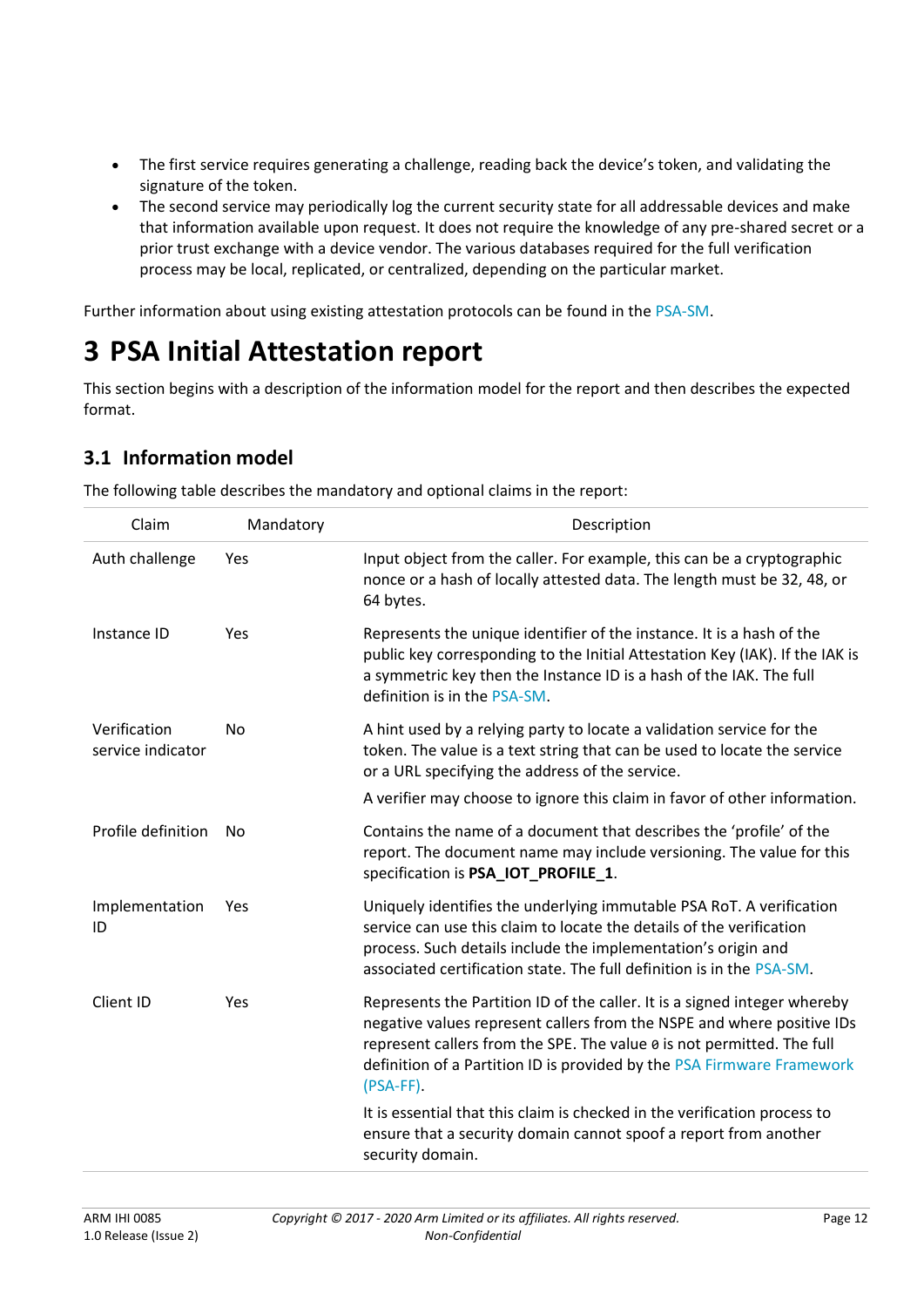| Security<br>Lifecycle              | Yes                                                        | Represents the current lifecycle state of the PSA RoT. The state is<br>represented by an integer that is divided to convey a major state and a<br>minor state. A major state is mandatory and defined by PSA-SM. A<br>minor state is optional, and IMPLEMENTATION DEFINED. The PSA security<br>lifecycle state and implementation state are encoded as follows:                                        |  |
|------------------------------------|------------------------------------------------------------|--------------------------------------------------------------------------------------------------------------------------------------------------------------------------------------------------------------------------------------------------------------------------------------------------------------------------------------------------------------------------------------------------------|--|
|                                    |                                                            | version[15:8] - PSA security lifecycle state<br>Version[7:0] - IMPLEMENTATION DEFINED State.                                                                                                                                                                                                                                                                                                           |  |
|                                    |                                                            | The PSA security lifecycle states consist of the following values:                                                                                                                                                                                                                                                                                                                                     |  |
|                                    |                                                            | PSA_LIFECYCLE_UNKNOWN (0x0000u)<br>$\bullet$<br>PSA_LIFECYCLE_ASSEMBLY_AND_TEST (0x1000u)<br>$\bullet$<br>PSA_LIFECYCLE_PSA_ROT_PROVISIONING (0x2000u)<br>$\bullet$<br>PSA_LIFECYCLE_SECURED (0x3000u)<br>$\bullet$<br>PSA LIFECYCLE NON PSA ROT DEBUG (0x4000u)<br>$\bullet$<br>PSA_LIFECYCLE_RECOVERABLE_PSA_ROT_DEBUG (0x5000u)<br>$\bullet$<br>PSA LIFECYCLE DECOMMISSIONED (0x6000u)<br>$\bullet$ |  |
|                                    |                                                            | For PSA, a remote verifier can only trust reports from the PSA RoT<br>when it is in SECURED or NON_PSA_ROT_DEBUG major states.                                                                                                                                                                                                                                                                         |  |
| Hardware<br>version                | No                                                         | Provides metadata linking the token to the GDSII that went to<br>fabrication for this instance. It can be used to link the class of chip and<br>PSA RoT to the data on a certification website. It must be represented<br>as a thirteen-digit EAN-13                                                                                                                                                   |  |
| Boot seed                          | Yes                                                        | Represents a random value created at system boot time that can allow<br>differentiation of reports from different boot sessions.                                                                                                                                                                                                                                                                       |  |
| Software<br>components             | Yes (unless the<br>No Software<br>Measurements<br>claim is | A list of software components that represent all the software loaded by<br>the PSA Root of Trust. This claim is needed for the rules outlined in the<br>PSA-SM. Each entry has the following fields:                                                                                                                                                                                                   |  |
|                                    | specified)                                                 | Measurement type<br>1.<br>Measurement value<br>2.                                                                                                                                                                                                                                                                                                                                                      |  |
|                                    |                                                            | 3.<br>Version                                                                                                                                                                                                                                                                                                                                                                                          |  |
|                                    |                                                            | Signer ID<br>4.<br>5.<br>Measurement description                                                                                                                                                                                                                                                                                                                                                       |  |
|                                    |                                                            | The full definition of the software component is described in Software<br>Components                                                                                                                                                                                                                                                                                                                   |  |
|                                    |                                                            | This claim is required to be compliant with the PSA-SM.                                                                                                                                                                                                                                                                                                                                                |  |
| No Software<br><b>Measurements</b> | Yes (if no<br>software<br>components<br>specified)         | In the event that the implementation does not contain any software<br>measurements then the Software Components claim above can be<br>omitted but instead it is mandatory to include this claim to indicate this<br>is a deliberate state.                                                                                                                                                             |  |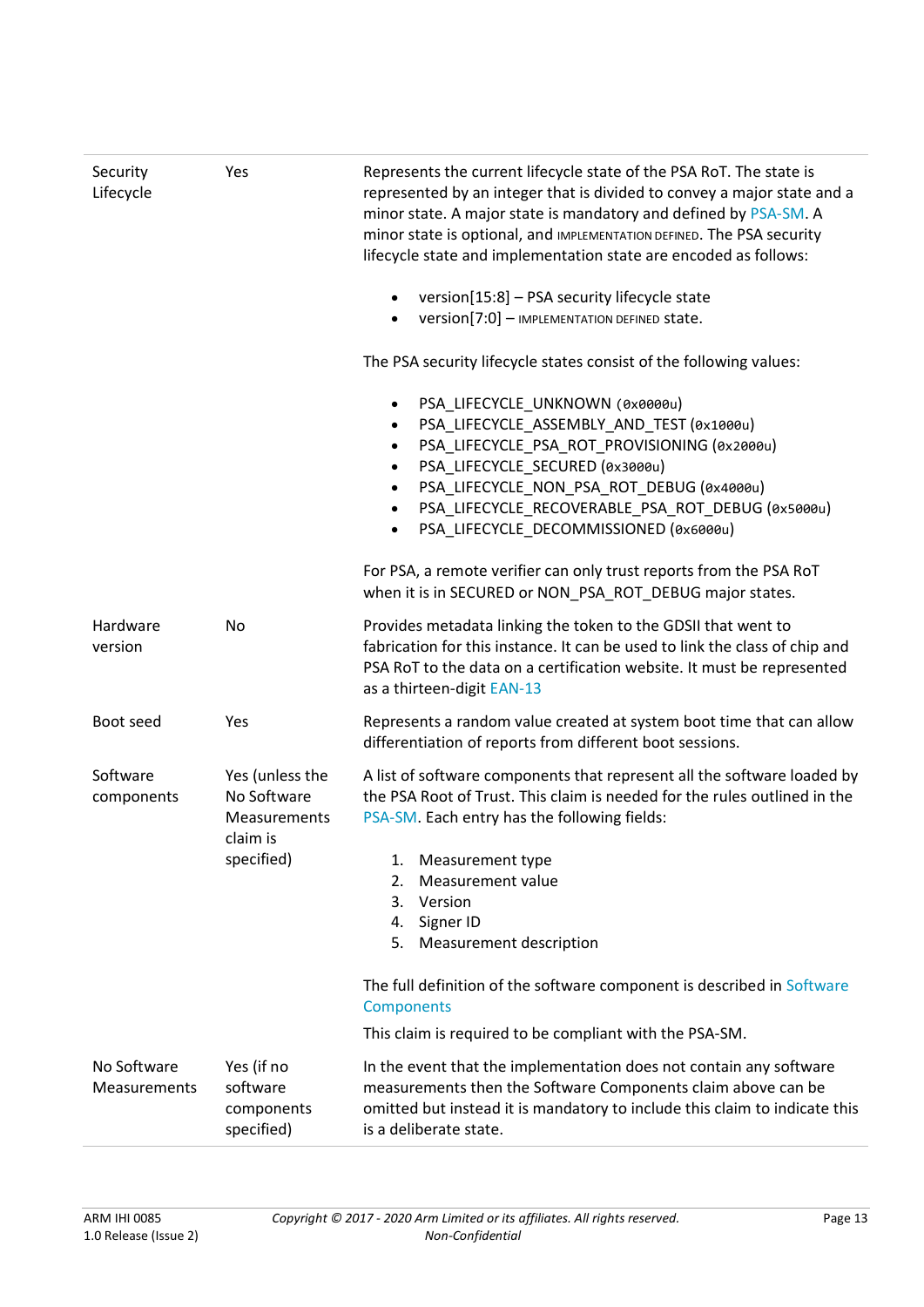This claim is intended for devices that are not compliant with the PSA-SM.

#### <span id="page-13-0"></span>**3.1.1 Software components**

Each software component in the Software Components claim must include the required properties of the following table:

| Key<br>ID    | <b>Type</b>                | Required  | Description                                                                                                                                                                                                                                                                                                                                                                                                                                                                               |
|--------------|----------------------------|-----------|-------------------------------------------------------------------------------------------------------------------------------------------------------------------------------------------------------------------------------------------------------------------------------------------------------------------------------------------------------------------------------------------------------------------------------------------------------------------------------------------|
| $\mathbf{1}$ | Measurement<br>type        | No        | A short string representing the role of this software component (e.g. 'BL'<br>for boot loader).                                                                                                                                                                                                                                                                                                                                                                                           |
|              |                            |           | Expected types may include:                                                                                                                                                                                                                                                                                                                                                                                                                                                               |
|              |                            |           | BL (a bootloader)<br>$\bullet$<br>PRoT (a component of the PSA Root of Trust)<br>$\bullet$<br>ARoT (a component of the Application Root of Trust)<br>$\bullet$<br>App (a component of the NSPE application)<br>$\bullet$<br>TS (a component of a trusted subsystem)<br>$\bullet$                                                                                                                                                                                                          |
| 2            | Measurement<br>value       | Yes       | Represents a hash of the invariant software component in memory at<br>startup time. The value must be a cryptographic hash of 256 bits or<br>stronger.                                                                                                                                                                                                                                                                                                                                    |
| 3            | Reserved                   | No        | Reserved                                                                                                                                                                                                                                                                                                                                                                                                                                                                                  |
| 4            | Version                    | <b>No</b> | The issued software version in the form of a text string. The value of this<br>claim corresponds to the entry in the original signed manifest of the<br>component.                                                                                                                                                                                                                                                                                                                        |
|              |                            |           | This field must be present to be compliant with the PSA-SM.                                                                                                                                                                                                                                                                                                                                                                                                                               |
| 5            | Signer ID                  | No        | The hash of a signing authority public key for the software component.<br>The value of this claim corresponds to the entry in the original manifest<br>for the component.                                                                                                                                                                                                                                                                                                                 |
|              |                            |           | This can be used by a verifier to ensure the components were signed by<br>an expected trusted source.                                                                                                                                                                                                                                                                                                                                                                                     |
|              |                            |           | This field must be present to be compliant with the PSA-SM.                                                                                                                                                                                                                                                                                                                                                                                                                               |
| 6            | Measurement<br>description | No        | Description of the software component, which represents the way in<br>which the measurement value of the software component is computed.<br>The value is a text string containing an abbreviated description (or name)<br>of the measurement method which can be used to lookup the details of<br>the method in a profile document. This claim may normally be excluded,<br>unless there is an exception to the default measurement described in the<br>profile for a specific component. |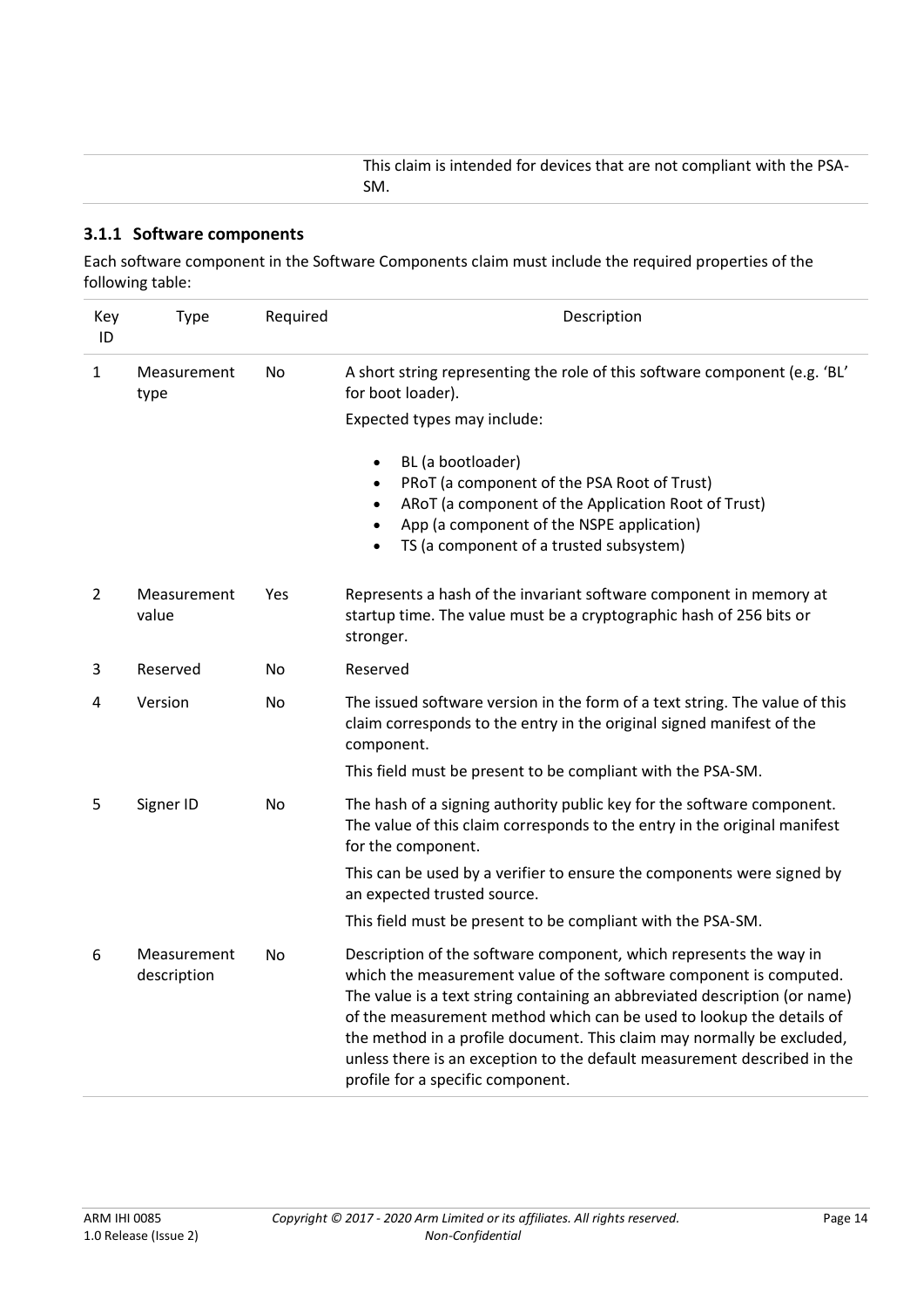## **3.2 Report format and signing**

This section describes the specific representation, encoding and signing of the information described in the Information Model.

## **3.2.1 Token encoding**

The report is represented as a token, which must be formatted in accordance to the IETF Entity Attestation Token [\(EAT\)](#page-6-0) draft specification. The token consists of a series of claims declaring evidence as to the nature of the instance of hardware and software. The claims are encoded with the [CBOR](#page-6-0) format.

## **3.2.2 Signing**

The token is signed following the structure of the CBOR Object Signing and Encryption [\(COSE\)](#page-6-0) specification:

- For asymmetric key algorithms, the signature structure must be COSE-Sign1. An asymmetric key algorithm is needed to achieve all the use cases defined in [Use cases and rationale.](#page-9-0)
- For symmetric key algorithms, the structure must be COSE-Mac0.

#### **Warning**

A symmetric key is **strongly discouraged** due to the associated infrastructure costs for key management and operational complexities. It may also restrict the ability to interoperate with scenarios that involve third parties (see [Use cases and rationale\)](#page-9-0).

### **3.2.3 EAT standard claims**

The token is modelled to include custom values that correspond to the following EAT standard claims (as expressed in the draft EAT proposal):

- **nonce** (mandatory); arm\_psa\_nonce is used instead
- **UEID** (mandatory); arm\_psa\_UEID is used instead

A future version of the profile, corresponding to an issued standard, might declare support for both custom and standard claims as a transitionary state towards exclusive use of standard claims.

## **3.2.4 EAT custom claims**

The token can include the following EAT custom claims. PSA custom claims have a root identity of -75000.

Some fields must be at least 32 bytes to provide sufficient cryptographic strength.

| Key ID   | Type                      | <b>Name</b>                | CBOR type                            |
|----------|---------------------------|----------------------------|--------------------------------------|
| -75000   | <b>Profile Definition</b> | arm_psa_profile_id         | Text string                          |
| $-75001$ | Client ID                 | arm psa partition id       | Unsigned integer or Negative integer |
| -75002   | Security Lifecycle        | arm_psa_security_lifecycle | Unsigned integer                     |
| -75003   | Implementation ID         | arm_psa_implementation_id  | Byte string (>=32 bytes)             |
| $-75004$ | Boot seed                 | arm psa boot seed          | Byte string (>=32 bytes)             |
| -75005   | Hardware version          | arm_psa_hw_version         | Text string                          |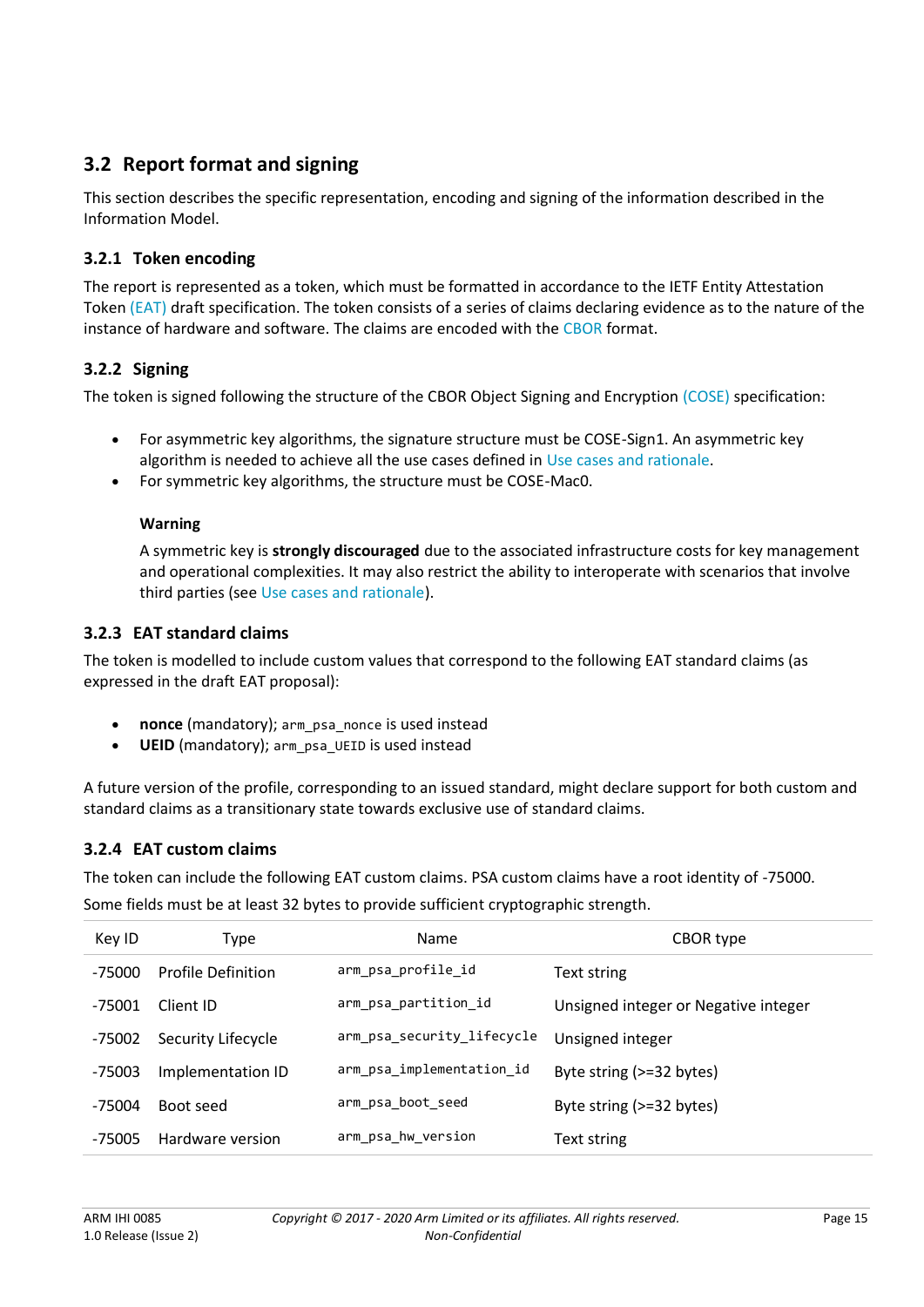| -75006   | Software components<br>(compound map claim) | arm psa sw components      | Array of map entries. Each map entry must<br>have the following types for each Key-Value: |                                                                                              |
|----------|---------------------------------------------|----------------------------|-------------------------------------------------------------------------------------------|----------------------------------------------------------------------------------------------|
|          |                                             |                            |                                                                                           | 1. Text string (type)                                                                        |
|          |                                             |                            | 2.                                                                                        | Byte string (measurement, >=32<br>bytes)                                                     |
|          |                                             |                            | 3.                                                                                        | Reserved                                                                                     |
|          |                                             |                            | 4.                                                                                        | Text string (version)                                                                        |
|          |                                             |                            | 5.                                                                                        | Byte string (signer ID, >=32 bytes)                                                          |
|          |                                             |                            | 6.                                                                                        | Text string (measurement                                                                     |
|          |                                             |                            |                                                                                           | description)                                                                                 |
| -75007   | No software<br>measurements                 | arm psa no sw measurements |                                                                                           | Unsigned integer                                                                             |
| $-75008$ | Auth challenge                              | arm psa nonce              | <b>Byte string</b>                                                                        |                                                                                              |
| -75009   | Instance ID                                 | arm psa UEID               | draft.)                                                                                   | Byte string (the type byte should be set to<br>0x01. The type byte is described in the (EAT) |
| -75010   | Verification service<br>indicator           | arm_psa_origination        | <b>Byte string</b>                                                                        |                                                                                              |

An example report can be found in [Example Report](#page-18-0)

# **4 API reference**

The API has a respective header file that must be provided by the implementation. The named header must be **<psa/initial\_attestation.h>**.

All the following definitions must be present in the header file.

All the functions are defined in the C language. The APIs make use of standard 'C' data types as defined in the ISO C99 specification.

## **4.1 Error handling**

All functions must return a status indication of type psa\_status\_t, which is defined by <psa/error.h>. The definition of <psa/error.h> is provided by [\(PSA-FF\).](#page-6-0) This is an enumeration of integer values, with  $\theta$ (PSA\_SUCCESS) indicating successful operation and negative values indicating errors.

Each API documents the specific error codes that might be returned, and the meaning of each error.

All parameters of pointer type must be valid, non-null pointers unless the pointer is to a buffer of length 0 or the function's documentation explicitly describes the behavior when the pointer is null. For implementations where a null pointer dereference usually aborts the application, passing NULL as a function parameter where a null pointer is not allowed should abort the caller in the habitual manner.

Pointers to input parameters may be in read-only memory. Output parameters must be in writable memory. Output parameters that are not buffers must also be readable, and the implementation must be able to write to a non-buffer output parameter and read back the same value.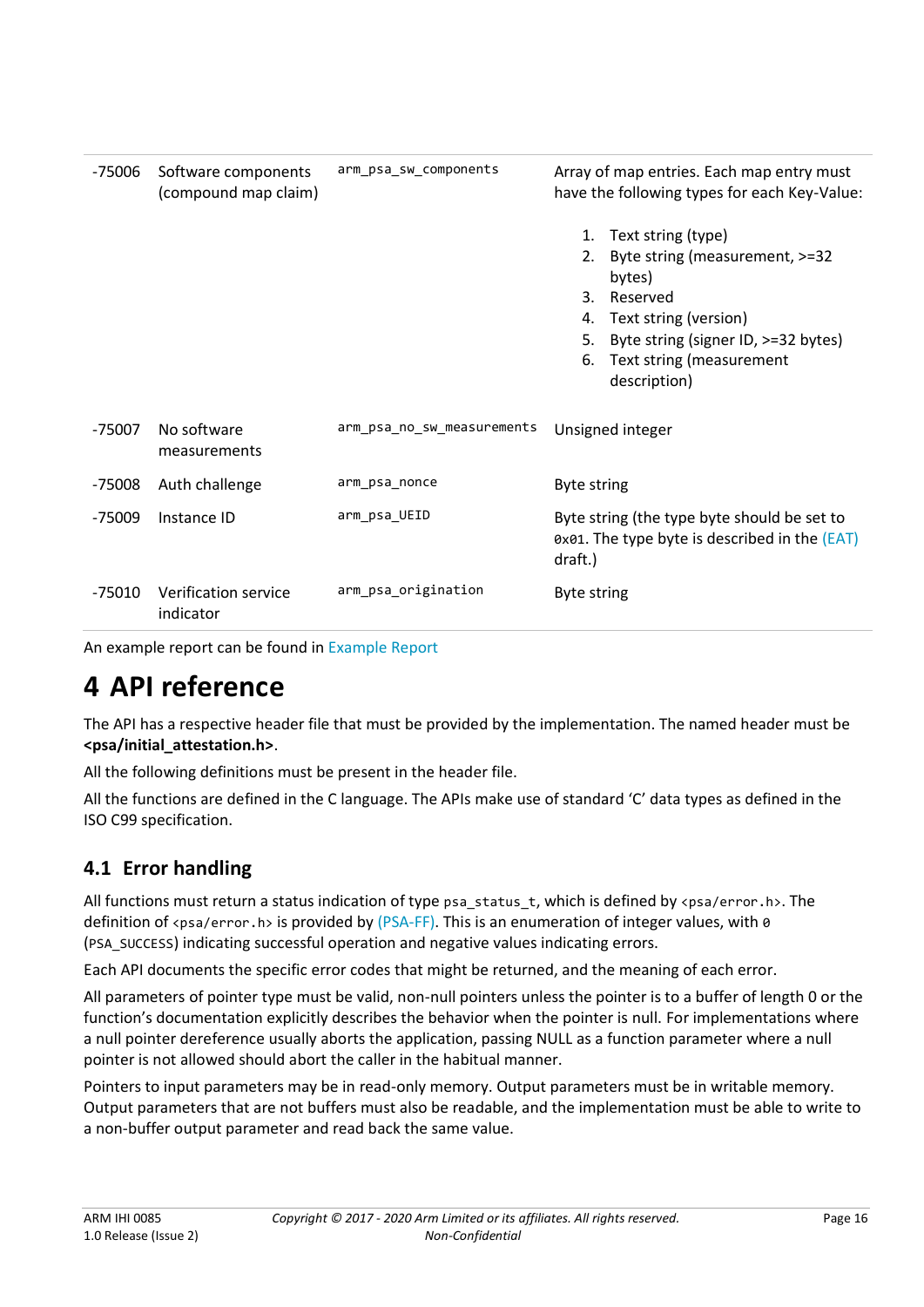## **4.2 General definitions**

#### <span id="page-16-0"></span>**4.2.1 PSA\_INITIAL\_ATTEST\_API\_VERSION\_MAJOR**

```
PSA_INITIAL_ATTEST_API_VERSION_MAJOR (1)
```
The major version of this implementation of the PSA Attestation API.

#### <span id="page-16-1"></span>**4.2.2 PSA\_INITIAL\_ATTEST\_API\_VERSION\_MINOR**

#define [PSA\\_INITIAL\\_ATTEST\\_API\\_VERSION\\_MINOR](#page-16-1) (0)

The minor version of this implementation of the PSA Attestation API.

#### <span id="page-16-2"></span>**4.2.3 PSA\_INITIAL\_ATTEST\_MAX\_TOKEN\_SIZE**

```
PSA_INITIAL_ATTEST_MAX_TOKEN_SIZE /*...*/
```
The maximum possible size of a token. The value of this constant is IMPLEMENTATION DEFINED.

### <span id="page-16-7"></span>**4.3 Challenge sizes**

The following constants define the valid challenge sizes that must be supported by the function [psa\\_initial\\_attest\\_get\\_token\(\)](#page-16-3) and [psa\\_initial\\_attest\\_get\\_token\\_size\(\)](#page-17-0).

An implementation must not support other challenge sizes.

#### <span id="page-16-4"></span>**4.3.1 PSA\_INITIAL\_ATTEST\_CHALLENGE\_SIZE\_32**

#define [PSA\\_INITIAL\\_ATTEST\\_CHALLENGE\\_SIZE\\_32](#page-16-4) (32u)

A challenge size of 32 bytes (256 bits).

#### <span id="page-16-5"></span>**4.3.2 PSA\_INITIAL\_ATTEST\_CHALLENGE\_SIZE\_48**

#define [PSA\\_INITIAL\\_ATTEST\\_CHALLENGE\\_SIZE\\_48](#page-16-5) (48u)

A challenge size of 48 bytes (384 bits).

#### <span id="page-16-6"></span>**4.3.3 PSA\_INITIAL\_ATTEST\_CHALLENGE\_SIZE\_64**

#define [PSA\\_INITIAL\\_ATTEST\\_CHALLENGE\\_SIZE\\_64](#page-16-6) (64u)

A challenge size of 64 bytes (512 bits).

## **4.4 Attestation**

#### <span id="page-16-3"></span>**4.4.1 psa\_initial\_attest\_get\_token**

Retrieve the Initial Attestation Token.

```
psa_status_t psa_initial_attest_get_token(const uint8_t *auth_challenge,
                                            size t challenge size,
                                            uint8 t *token buf,
                                             size t token buf size,
                                            size t *token size);
```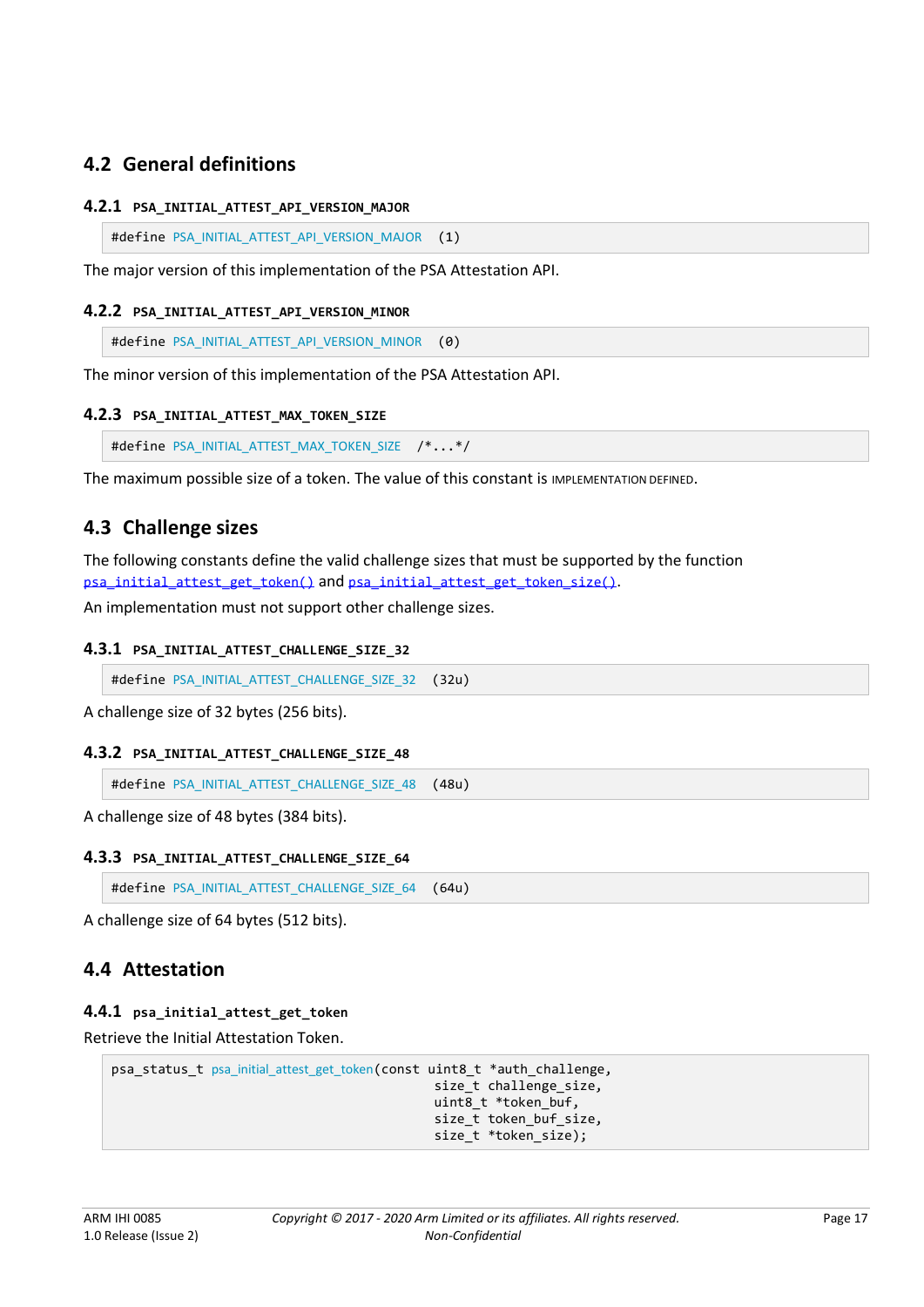#### **Parameters**

| auth challenge             | Buffer with a challenge object. The challenge object is data provided by the<br>caller. For example, it may be a cryptographic nonce or a hash of data (such<br>as an external object record). If a hash of data is provided then it is the<br>caller's responsibility to ensure that the data is protected against replay<br>attacks (for example, by including a cryptographic nonce within the data). |
|----------------------------|----------------------------------------------------------------------------------------------------------------------------------------------------------------------------------------------------------------------------------------------------------------------------------------------------------------------------------------------------------------------------------------------------------|
| challenge size             | Size of the buffer auth_challenge in bytes. The size must always be a<br>supported challenge size. Supported challenge sizes are defined in the<br><b>Challenge Sizes section.</b>                                                                                                                                                                                                                       |
| token_buf                  | Output buffer where the attestation token is to be written.                                                                                                                                                                                                                                                                                                                                              |
| token buf size             | Size of token_buf. The expected size can be determined by using the<br>psa_initial_attest_get_token_size function.                                                                                                                                                                                                                                                                                       |
| token size                 | Output variable for the actual token size.                                                                                                                                                                                                                                                                                                                                                               |
| <b>Outputs</b>             |                                                                                                                                                                                                                                                                                                                                                                                                          |
| *token buf                 | On success, the attestation token.                                                                                                                                                                                                                                                                                                                                                                       |
| *token size                | On success, the number of bytes written into token_buf.                                                                                                                                                                                                                                                                                                                                                  |
| Returns: psa_status_t      |                                                                                                                                                                                                                                                                                                                                                                                                          |
| PSA_SUCCESS                | Action was performed successfully.                                                                                                                                                                                                                                                                                                                                                                       |
| PSA_ERROR_SERVICE_FAILURE  | The implementation failed to fully initialize.                                                                                                                                                                                                                                                                                                                                                           |
| PSA ERROR BUFFER TOO SMALL | token buf is too small for the attestation token.                                                                                                                                                                                                                                                                                                                                                        |
| PSA ERROR INVALID ARGUMENT | The challenge size is not supported.                                                                                                                                                                                                                                                                                                                                                                     |
| PSA ERROR GENERIC ERROR    | An unspecified internal error has occurred.                                                                                                                                                                                                                                                                                                                                                              |

#### **Description**

Retrieves the Initial Attestation Token. A challenge can be passed as an input to mitigate replay attacks.

#### <span id="page-17-0"></span>**4.4.2 psa\_initial\_attest\_get\_token\_size**

Calculate the size of an Initial Attestation Token.

|                           | psa_status_t psa_initial_attest_get_token_size(size_t challenge_size,<br>size t *token size); |                                                                                                                              |  |  |
|---------------------------|-----------------------------------------------------------------------------------------------|------------------------------------------------------------------------------------------------------------------------------|--|--|
|                           | <b>Parameters</b>                                                                             |                                                                                                                              |  |  |
|                           | challenge size                                                                                | Size of a challenge object in bytes. This must be a supported challenge size<br>as specified in the Challenge Sizes section. |  |  |
|                           | token size                                                                                    | Output variable for the token size.                                                                                          |  |  |
|                           | Outputs                                                                                       |                                                                                                                              |  |  |
|                           | *token size                                                                                   | On success, the maximum size of an attestation token in bytes when using<br>the specified challenge size                     |  |  |
|                           | <b>Returns:</b> psa_status_t                                                                  |                                                                                                                              |  |  |
|                           | PSA SUCCESS                                                                                   | Action was performed successfully.                                                                                           |  |  |
| PSA_ERROR_SERVICE_FAILURE |                                                                                               | The implementation failed to fully initialize.                                                                               |  |  |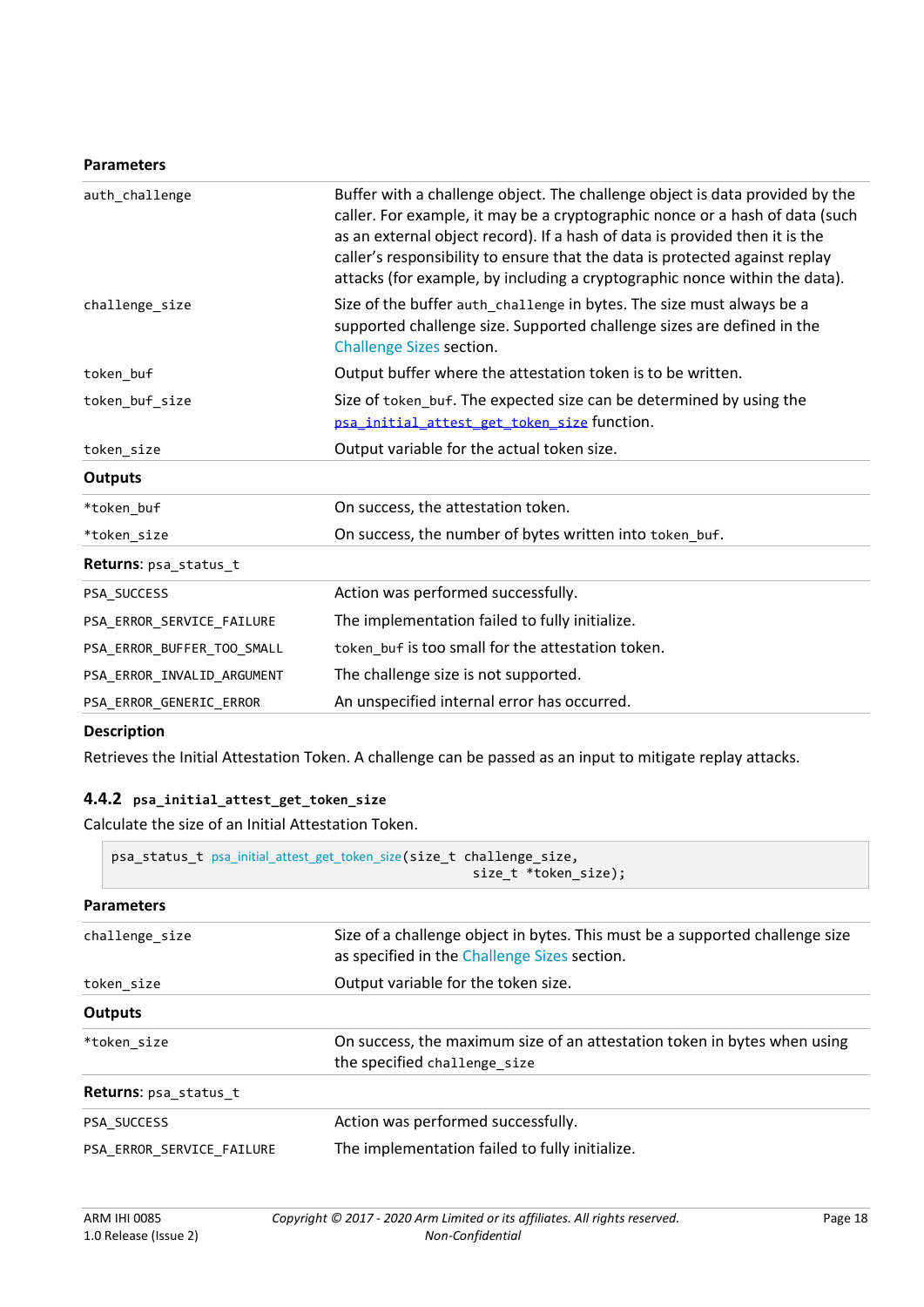PSA ERROR INVALID ARGUMENT The challenge size is not supported.

PSA\_ERROR\_GENERIC\_ERROR An unspecified internal error has occurred.

#### **Description**

Retrieve the exact size of the Initial Attestation Token in bytes, given a specific challenge size.

## <span id="page-18-0"></span>**5 Appendix: Example report**

An example report is included here in extended CBOR diagnostic form for illustrative purposes:

```
18(
[
/ protected / h'a10126' / {
     \ alg \ 1: -7 \ ECDSA 256 \
   } / ,
/ unprotected / {},
/ payload / h'a93a000124fb5820000102030405060708090a0b0c0d0e0f1011121
31415161718191a1b1c1d1e1f3a000124fa5820000102030405060708090a0b0c0d0e
0f101112131415161718191a1b1c1d1e1f3a000124fd84a4025820000102030405060
708090a0b0c0d0e0f101112131415161718191a1b1c1d1e1f0465332e312e34055820
000102030405060708090a0b0c0d0e0f101112131415161718191a1b1c1d1e1f01624
24ca4025820000102030405060708090a0b0c0d0e0f101112131415161718191a1b1c
1d1e1f0463312e31055820000102030405060708090a0b0c0d0e0f101112131415161
718191a1b1c1d1e1f016450526f54a4025820000102030405060708090a0b0c0d0e0f
101112131415161718191a1b1c1d1e1f0463312e30055820000102030405060708090
a0b0c0d0e0f101112131415161718191a1b1c1d1e1f016441526f54a4025820000102
030405060708090a0b0c0d0e0f101112131415161718191a1b1c1d1e1f0463322e320
55820000102030405060708090a0b0c0d0e0f101112131415161718191a1b1c1d1e1f
01634170703a000124f91930003a000124ff5820000102030405060708090a0b0c0d0
e0f101112131415161718191a1b1c1d1e1f3a000125016c7073615f76657269666965
723a000124f8203a00012500582101000102030405060708090a0b0c0d0e0f1011121
31415161718191a1b1c1d1e1f3a000124f7715053415f496f545f50524f46494c455f
31' / {
    / arm_psa_boot_seed / -75004: h'000102030405060708090a0b0c0d0e0f10
    1112131415161718191a1b1c1d1e1f',
    / arm_psa_implementation_id / -75003: h'000102030405060708090a0b0c
    0d0e0f101112131415161718191a1b1c1d1e1f',
    / arm_psa_sw_components / -75006: [
         {
           / measurement / 2: h'000102030405060708090a0b0c0d0e0f101112
           131415161718191a1b1c1d1e1f',
           / version / 4: "3.1.4",
           / signerID / 5: h'000102030405060708090a0b0c0d0e0f101112131
           415161718191a1b1c1d1e1f',
           / type / 1: "BL"
         },
\overline{\mathcal{L}} / measurement / 2: h'000102030405060708090a0b0c0d0e0f101112
           131415161718191a1b1c1d1e1f',
           / version / 4: "1.1",
           / signerID / 5: h'000102030405060708090a0b0c0d0e0f101112131
           415161718191a1b1c1d1e1f',
           / type / 1: "PRoT"
         },
\overline{\phantom{a}} / measurement / 2: h'000102030405060708090a0b0c0d0e0f101112
           131415161718191a1b1c1d1e1f',
           / version / 4: "1.0",
           / signerID / 5: h'000102030405060708090a0b0c0d0e0f101112131
           415161718191a1b1c1d1e1f',
```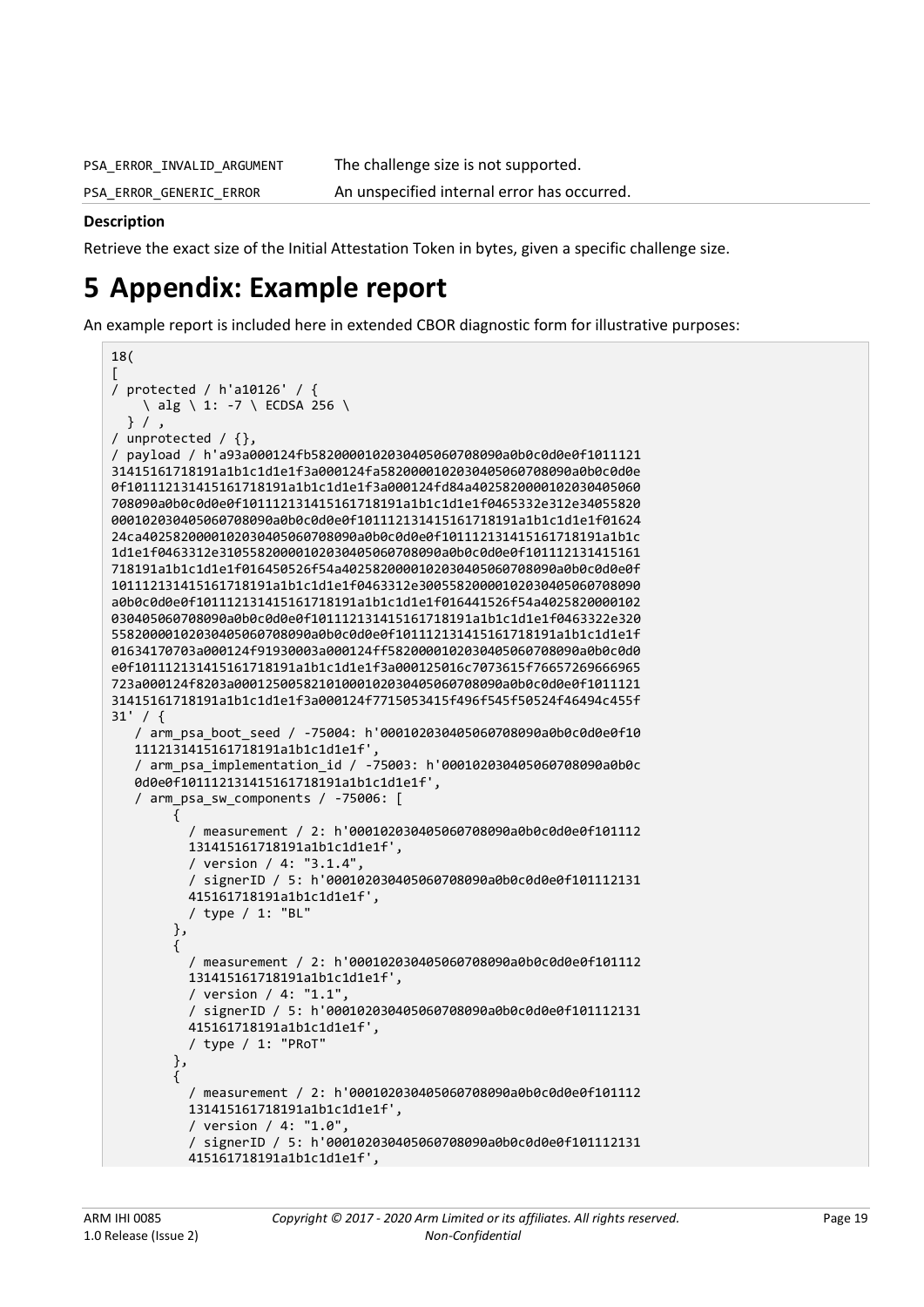```
 / type / 1: "ARoT"
         },
         {
           / measurement / 2: h'000102030405060708090a0b0c0d0e0f101112
           131415161718191a1b1c1d1e1f',
\sqrt{2} version \sqrt{4}: "2.2",
 / signerID / 5: h'000102030405060708090a0b0c0d0e0f101112131
           415161718191a1b1c1d1e1f',
           / type / 1: "App"
         }
       ],
     / arm_psa_security_lifecycle / -75002: 12288 / SECURED /,
     / arm_psa_nonce / -75008: h'000102030405060708090a0b0c0d0e0f10111
     2131415161718191a1b1c1d1e1f',
 / arm_psa_origination / -75010: "psa_verifier",
 / arm_psa_partition_id / -75001: -1,
     / arm_psa_UEID / -75009: h'01000102030405060708090a0b0c0d0e0f1011
     12131415161718191a1b1c1d1e1f',
     / arm_psa_profile_id / -75000: "PSA_IoT_PROFILE_1"
   }),
   } / ,
/ signature / h'58860508ee7e8cc48eba872dbb5d694a542b1322ad0d51023c197
0df429f06501c683a95108a0cced0a6e80e0966f22bd63d1c0056974a11ba332d7877
87fb4f'
]
\overline{\lambda}
```

| Date       | <b>Changes</b>                                                                                                            |
|------------|---------------------------------------------------------------------------------------------------------------------------|
| 2019-02-25 | 1.0 beta 0                                                                                                                |
| 2019-06-12 | 1.0 Release 0 (1.0.0)                                                                                                     |
|            | The API functions now use PSA's common psa status t return type.<br>$\bullet$                                             |
|            | Error values now use standard PSA error codes, which are now defined in<br><psa error.h="">.</psa>                        |
|            | Input parameters are now separate from output parameters. There are no<br>longer any                                      |
|            | in/out parameters.                                                                                                        |
|            | Size types have been replaced with size_t instead of uint32_t.                                                            |
|            | Some parameter names have been changed to improve legibility.                                                             |
|            | The description of the Implementation ID claim has been rewritten to<br>better match the definition in PSA-SM.            |
|            | Signer ID is no longer a mandatory part of the Software Components claim.<br>However, it is needed for PSA-SM compliance. |

## **6 Document history**